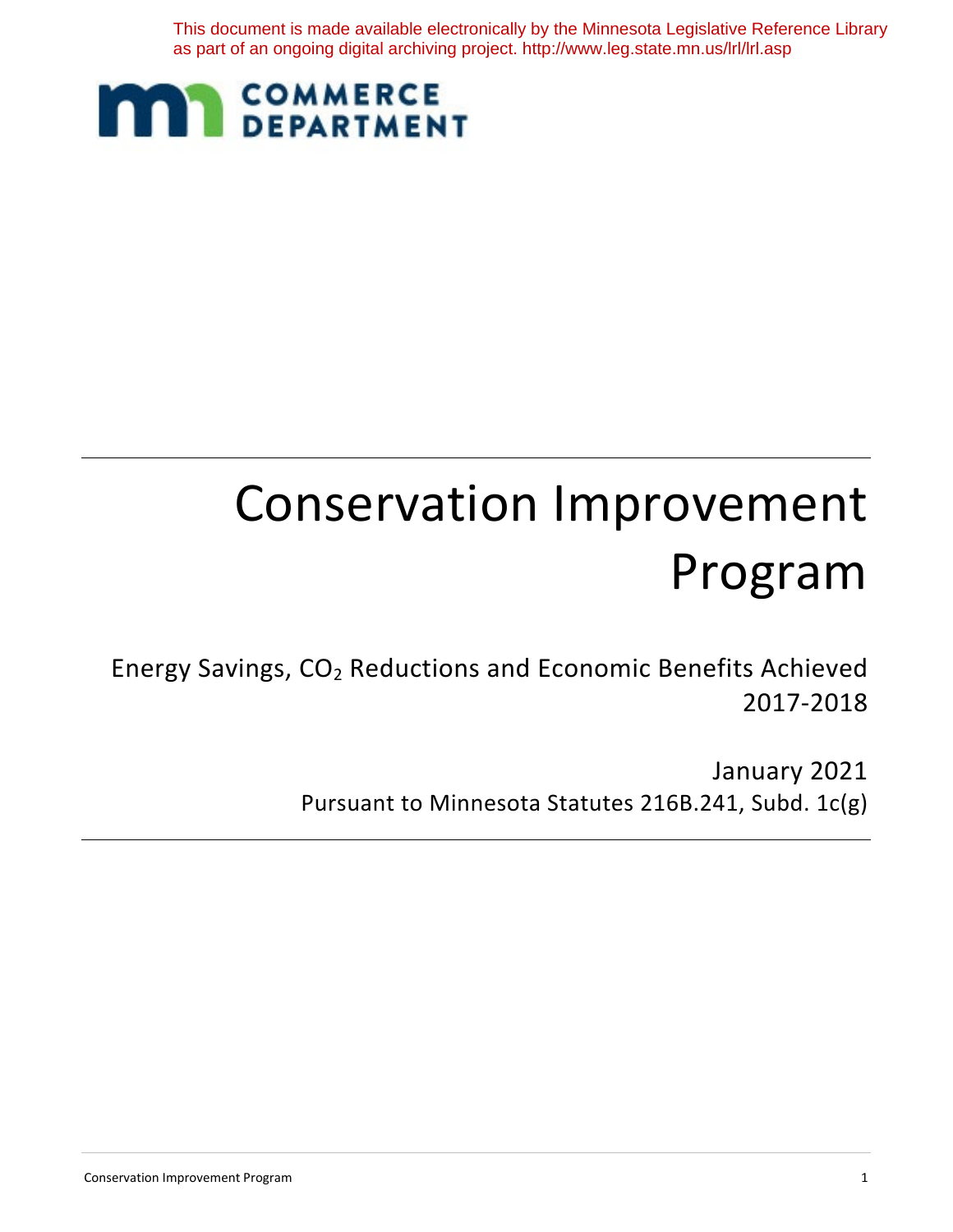### **Table of Contents**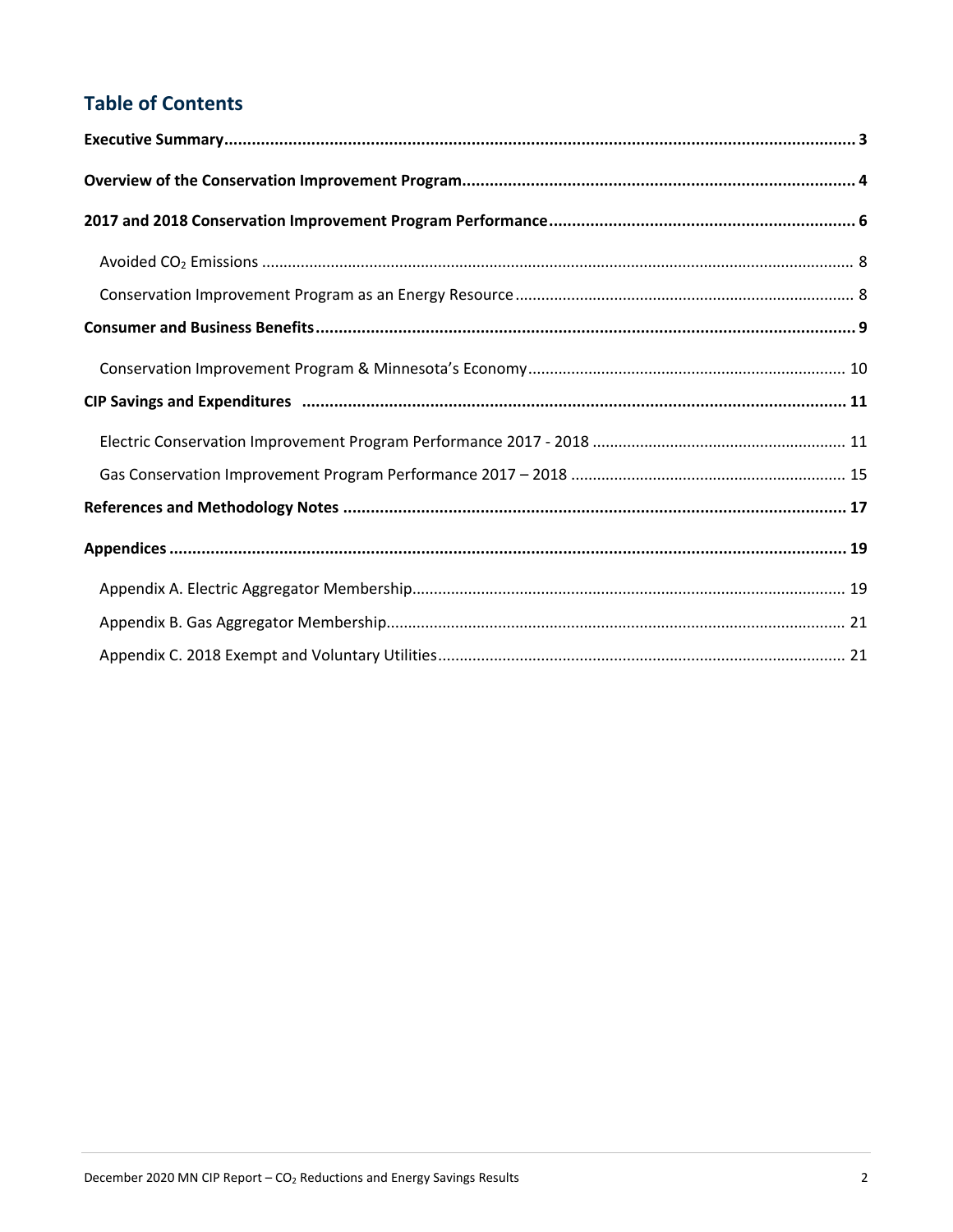# <span id="page-2-0"></span>**Minnesota Department of Commerce**

### **Mission**

Commerce protects all Minnesotans in their everyday financial transactions by investigating and evaluating services and advocating that they be fair, accessible and affordable.

### **With You Every Day**

Wherever you are in Minnesota, the Department of Commerce is with you every day. Whether you're filling up on gas, purchasing a home, working to reduce energy consumption or rebuilding after a disaster—we are with you, no matter what.

The Minnesota Department of Commerce oversees more than 20 regulated industries, ensuring that Minnesota consumers are protected, and businesses are strong. Our mission is to protect the public interest, advocate for Minnesota consumers, ensure a strong, competitive and fair marketplace, strengthen the state's economic future and serve as a trusted public resource for consumers and businesses. Learn more at mn.gov/commerce

# **Executive Summary**

The Minnesota Department of Commerce, Division of Energy Resources (Commerce) submits this report in fulfillment of Minn. Stat. §216B.241, subd. 1c(g). The statute requires the Commissioner of Commerce to produce and make publicly available a report on the annual energy savings and estimated carbon dioxide  $(CO_2)$ reductions achieved through the Conservation Improvement Program (CIP) for the two most recent years for which data is available. This report includes utility-reported CIP performance data for program years 2017 and 2018.

The Conservation Improvement Program helps Minnesota households and businesses use electricity and natural gas more efficiently – conserving energy, reducing carbon dioxide emissions, and lessening the need for new utility infrastructure. CIP is funded by ratepayers and administered by electric and natural gas utilities.

Commerce oversees CIP to ensure that ratepayer dollars are used effectively to achieve the 1.5% energy savings goal and that energy savings are reported as accurately as possible. Minnesota utilities operate a wide array of residential, commercial, and industrial energy conservation programs. These programs target both retrofit and new construction projects.

During both 2017 and 2018, electric utilities exceeded the CIP goal of 1.5% and natural gas utilities exceeded the statutory minimum of 1.0% energy savings. In total, in years 2017 and 2018, energy conservation programs benefited Minnesota's environment and economy by:

- Saving around 15.2 trillion-Btus of energy enough energy to heat, cool and power more than 160,000 Minnesota homes for a year (EIA 2018).
- Reducing CO2 emissions by 1.79 million tons, equivalent to removing over 350,000 vehicles from the road for one year (EPA 2020a, 2020b and EIA 2020c).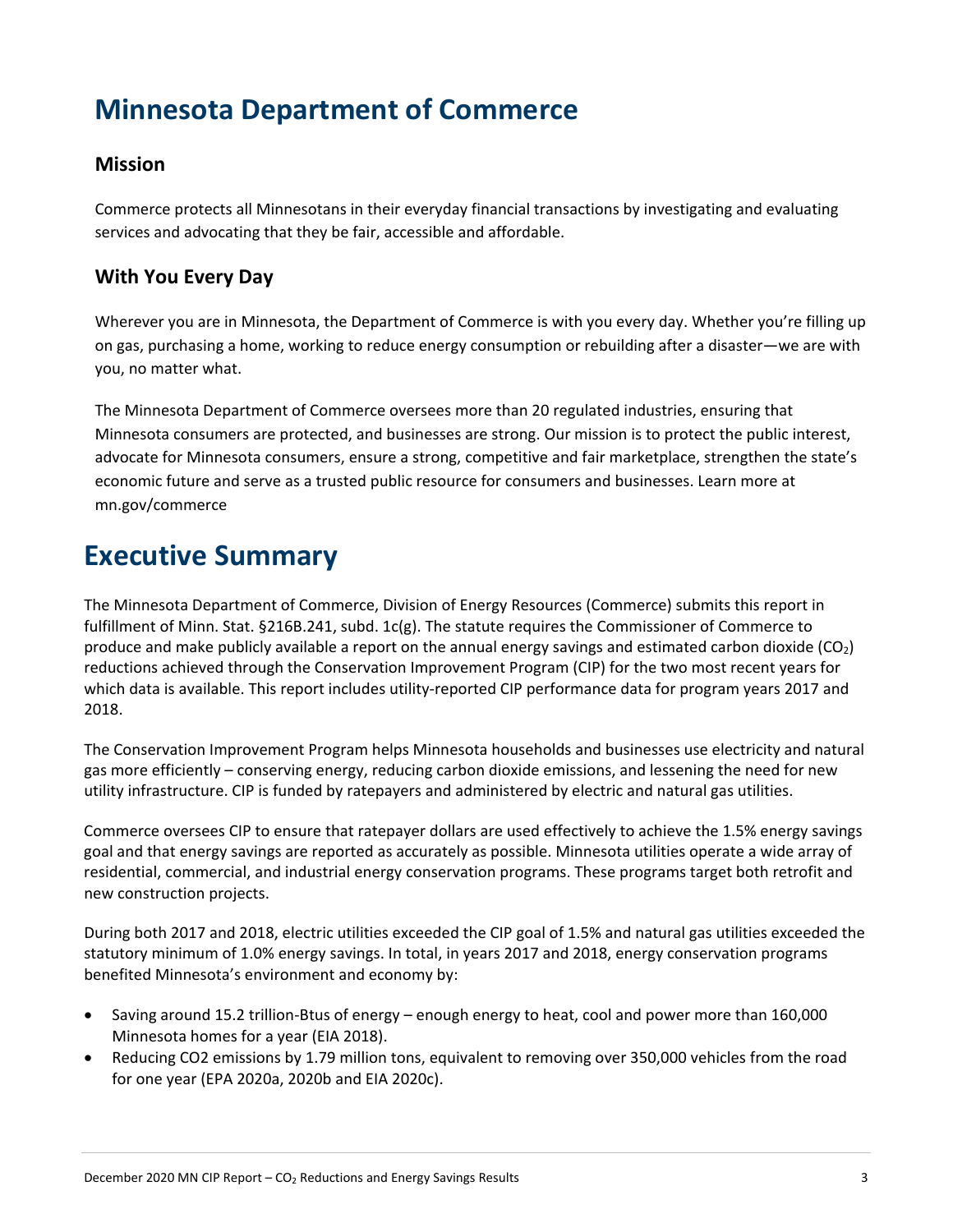- Saving Minnesota's businesses and residents over \$279 million in energy costs (EIA 2020a and EIA 2020b).<sup>[1](#page-3-1)</sup>
- Supporting over 47,000 energy efficiency jobs, representing the largest sector of Minnesota's clean energy employment (Clean Energy Trust 2020).

|          | <b>CO2 Savings (tons)</b> | <b>Energy Savings (1000s</b><br>MMBtu) | <b>Participant Energy Cost</b><br><b>Savings</b> |
|----------|---------------------------|----------------------------------------|--------------------------------------------------|
| Electric | 1,345,264                 | 7,640                                  | \$231,080,517                                    |
| Gas      | 445.417                   | 7,611                                  | \$48,652,982                                     |
| Total    | 1,790,681                 | 15,251                                 | \$279,733,499                                    |

### **Table 1. Total 2017-2018 Conservation Improvement Program Electric and Gas Impacts**

# <span id="page-3-0"></span>**Overview of the Conservation Improvement Program**

The Conservation Improvement Program is a utility-administered program with regulatory oversight provided by Commerce. Utility CIP portfolios promote energy-efficient technologies and practices by providing rebates, marketing, and technical assistance to utility customers. Energy conservation programs help Minnesota households and businesses lower their energy costs by using electricity and natural gas more efficiently. Commerce reviews and approves utility CIP regulatory filings to ensure that energy savings are calculated accurately, statutory requirements are met, and programs meet cost-effectiveness standards.

As summarized in Figure 1, CIP began in Minnesota in the 1980s with the intention of motivating utility spending on energy efficiency. The passage of the 2007 Next Generation Energy Act established Minnesota's Energy Efficiency Resource Standard (EERS) required utilities, beginning in 2010, to develop CIP plans to achieve energy savings equal to 1.5% of average annual retail sales each year,<sup>[2](#page-3-2)</sup> unless adjusted by the Commissioner to no less than 1.0%.<sup>[3](#page-3-3)</sup> Minnesota's EERS remains one of the most productive energy efficiency policies in the nation, helping utilities, residents and businesses optimize their energy usage.

<span id="page-3-1"></span><sup>&</sup>lt;sup>1</sup> Estimated energy cost savings were calculated by multiplying the average price per Dth of natural gas and the average price per kWh of electricity in Minnesota by the corresponding Dth and kWh CIP energy savings achievements for 2017 and 2018. Does not net out CCRA/CCRC charges to customers. See the "References and Methodology Notes" section for more information about how various impacts were calculated and their data sources.

<span id="page-3-2"></span><sup>&</sup>lt;sup>2</sup> As defined in Minn. Stat. 216B.241 subd. 1 (g), "gross annual retail sales" exclude sales to CIP-exempt customers.

<span id="page-3-3"></span>*<sup>3</sup>* Minn. Stat. 216B.241 subd. 1c (d) allows the Commissioner to adjust to a public utility's savings goal to a minimum of 1.0%.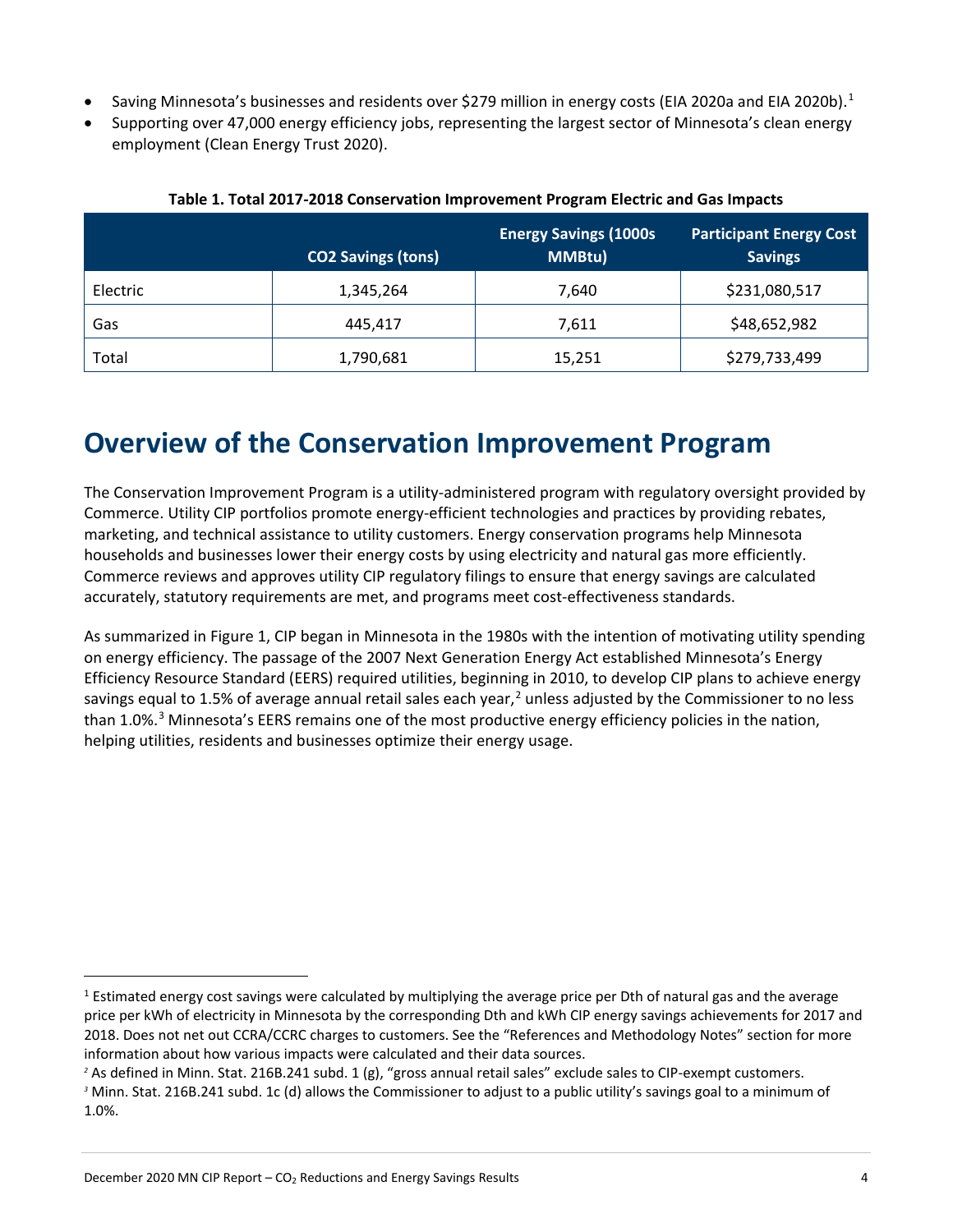

#### **Figure 1. Conservation Improvement Program History**

Minnesota utilities operate a wide array of residential, commercial, and industrial CIPs that target retrofits as well as new construction projects. Each utility may tailor its portfolio of programs to meet the unique needs of its service territory. Traditionally, programs have offered prescriptive equipment-based incentives (e.g. replacing an incandescent light bulb with an LED lamp). More advanced programs are using building-centric or systems approaches to incentivize customers to implement bundles of efficiency measures or achieve a certain energy performance level beyond code (e.g. recommissioning an office building or school). Many utilities also offer robust industrial efficiency programs that strive to help manufacturers increase the energy efficiency of their operations and compete in markets.

Typical utility programs for residential customers include:

- Energy audits, in which a trained energy consultant examines a home and offers specific advice on energy improvements.
- Rebates on high-efficiency heating, cooling and water-heating appliances; efficient lighting; and low-flow showerheads and faucet aerators.
- Air-conditioner cycling programs, which allow the utility to manage its peak energy demand in return for discounted electric bills for participating customers.

Typical utility programs for commercial or industrial customers include:

- Rebates for high-efficiency boilers, chillers and rooftop units; high-efficiency motors and drives; highefficiency lighting and lighting control systems.
- Building recommissioning studies.
- Manufacturing process improvements that reduce energy intensity and improve productivity.

This report highlights the  $CO<sub>2</sub>$  reductions and energy savings that utilities achieved in 2017 and 2018. Commerce also recognizes the positive economic impacts that utility-run CIP portfolios bring to Minnesota in terms of energy bill savings, job creation, and utility scale benefits.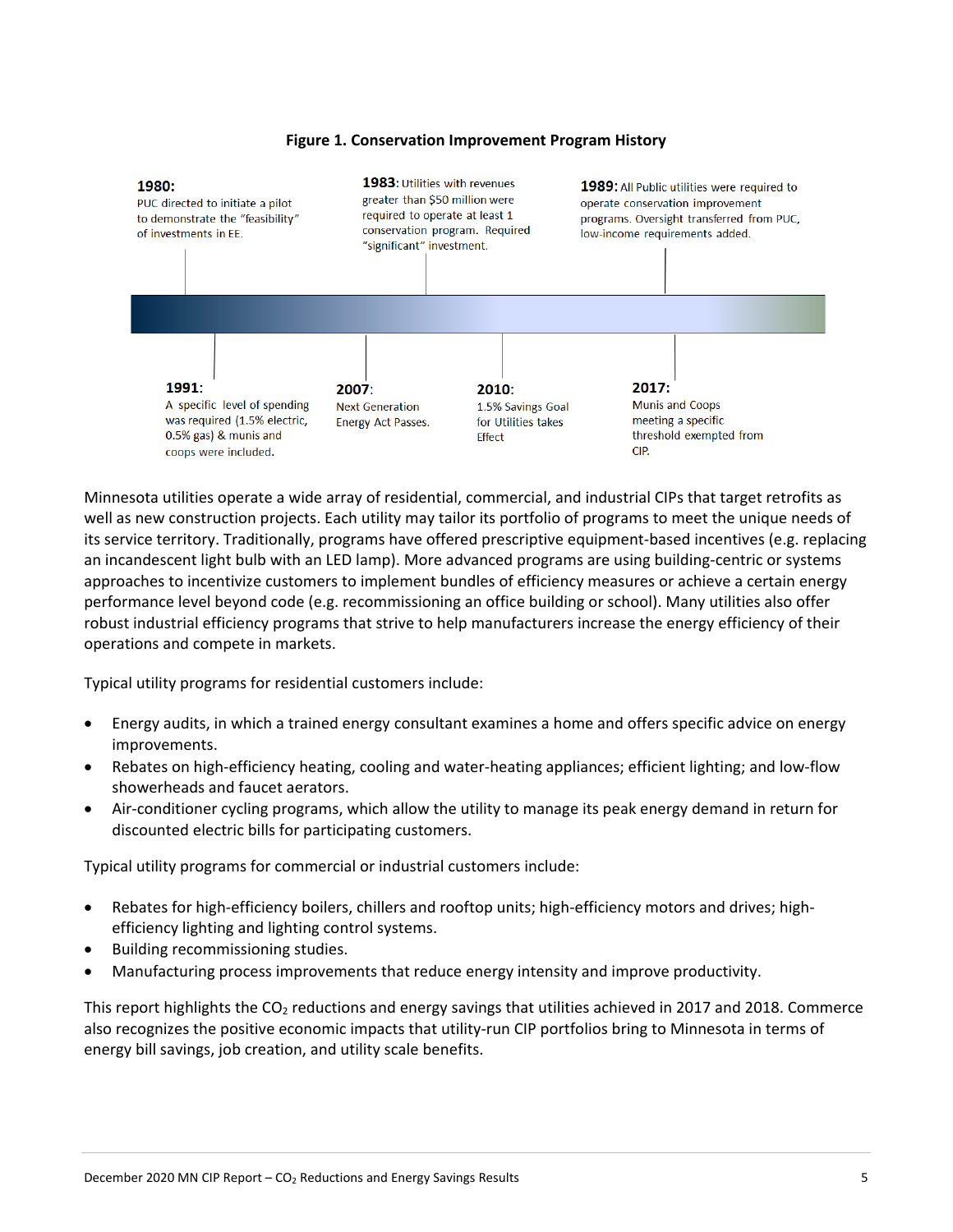# <span id="page-5-0"></span>**2017 and 2018 CIP Performance**

In terms of total energy saved, 2018 was one of Minnesota's most successful energy conservation program years to date. Minnesota's natural gas savings percentage was the second highest in the nation, and electric utilities achieved the tenth highest energy savings percentage nationally (ACEEE 2019).

As shown in Figure 2 and Figure 3, electric and natural gas savings for 2017 and 2018 totaled 2,239 gigawatthours (GWh) and 7.6 billion cubic feet (bcf), respectively. Combined, these energy savings are equivalent to around 15.2 trillion-BTUs of energy. This is enough energy to heat, cool and power more than **160,000 homes** for a year (EIA 2018) or approximately the combined number of homes in Saint Paul and Duluth (Census 2020).



**Figure 2. Conservation Improvement Program Electric Results 2010-2018**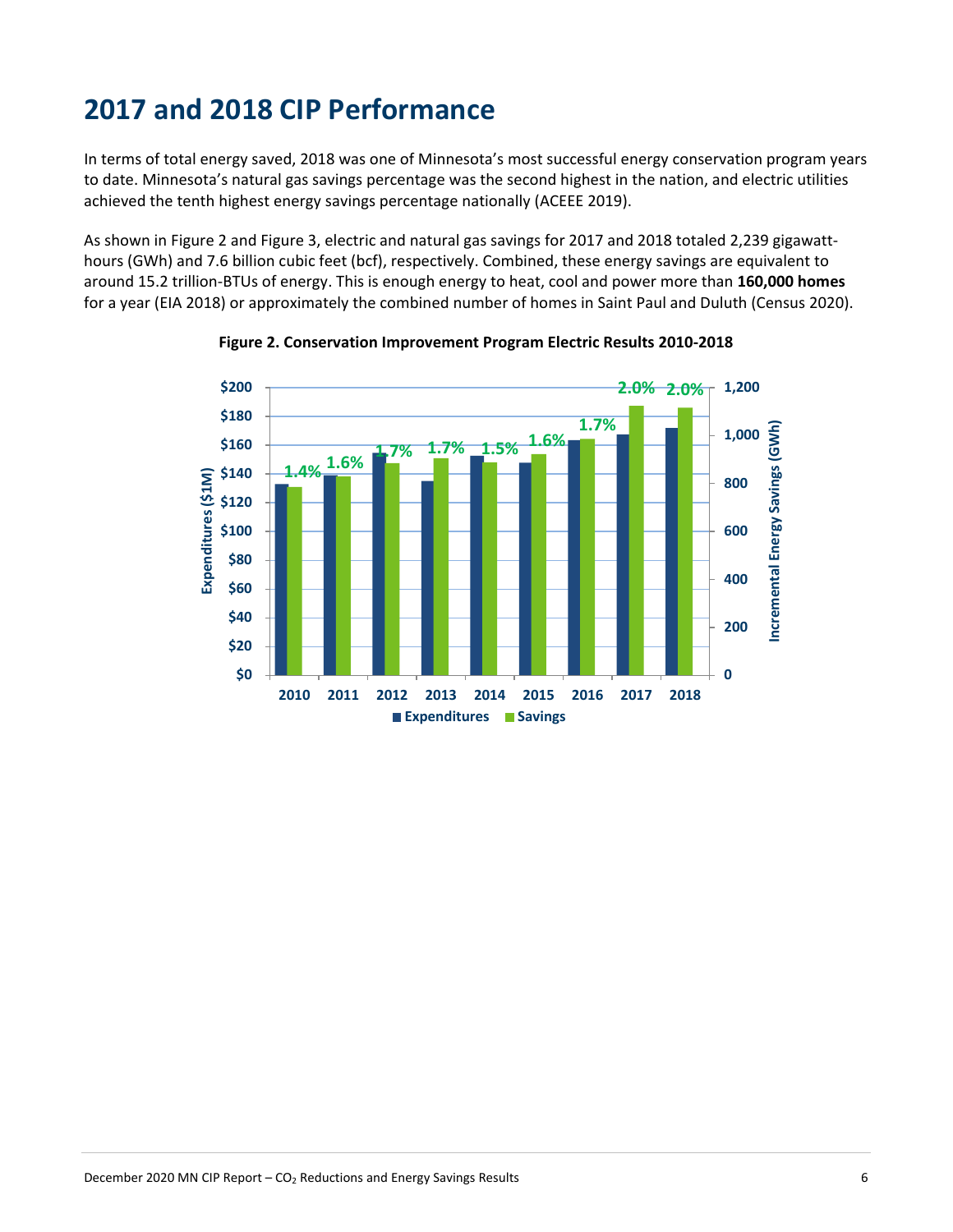

**Figure 3. Conservation Improvement ProgramNatural Gas Results 2010-2018**

**Figure 4. Aggregate Conservation Improvement Program Performance 2010-2018**

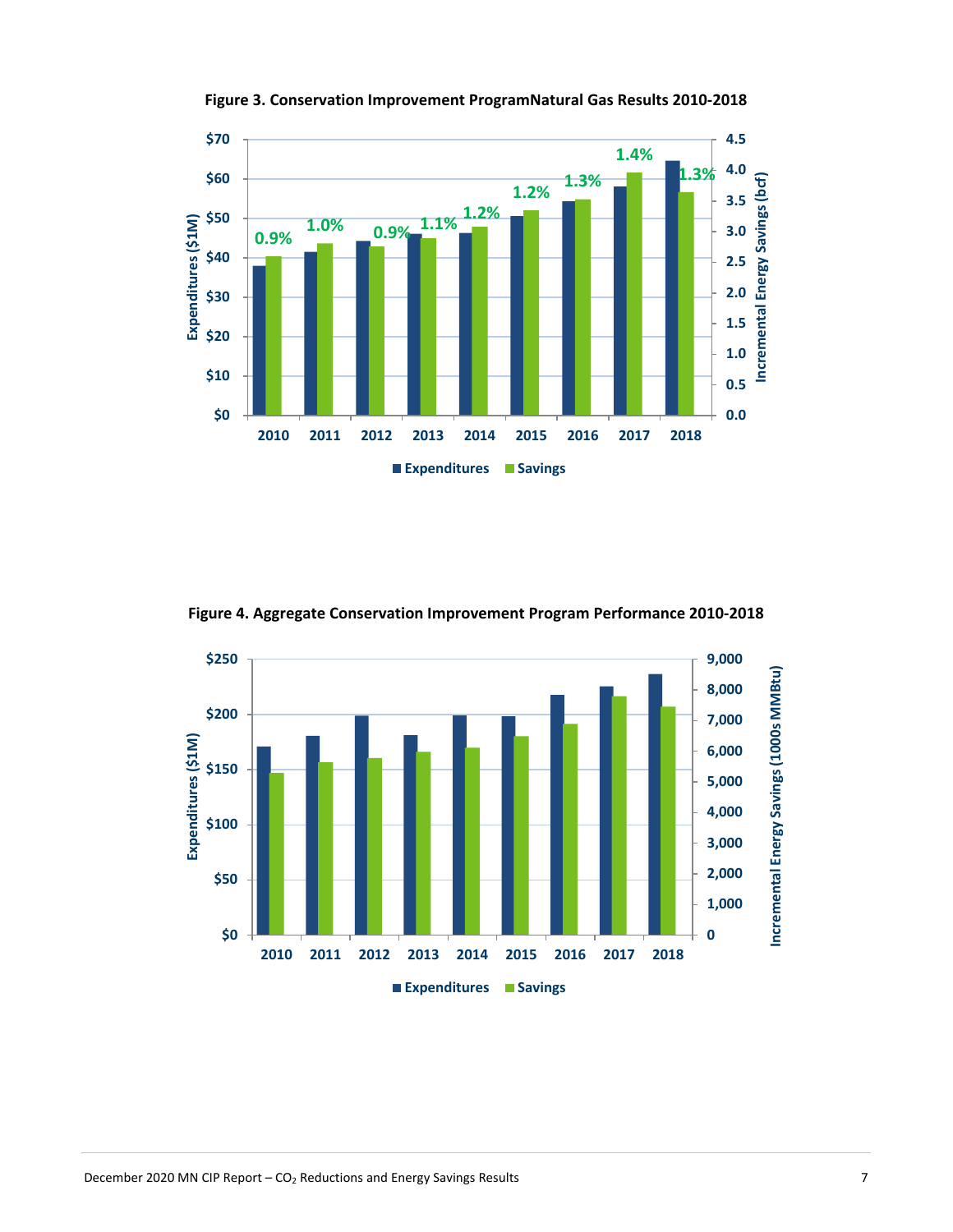### <span id="page-7-0"></span>**Avoided CO<sub>2</sub> Emissions**

The Next Generation Energy Act of 2007 established Minnesota's goals for reducing greenhouse gas emissions. CIP's utility portfolios achieved 1.79 million tons of avoided  $CO<sub>2</sub>$  emissions in 2017-2018 (EPA 2020a and EIA 2020c). These savings equate to removing more than 350,000 vehicles from the road (EPA 2020b) or about 4.8 percent of the state's registered vehicles (MN Department of Transportation 2019).





### <span id="page-7-1"></span>**The Conservation Improvement Program as an Energy Resource**

One of the primary purposes of CIP is to serve as a low-cost resource for meeting future energy needs. Minnesota treats demand-side management (DSM) programs as a resource alongside supply-side resources in utility integrated resource plans. Programs to address the demand-side are composed primarily of energy conservation activities, while supply-side resources address fossil fuel, nuclear, and renewable generation. Integrated resource plans (as approved by the PUC) attempt to determine the mixture of resources over the next 1[5](#page-7-3) years that will meet the needs of an electric utility's customers in a reliable and low-cost manner.<sup>5</sup> Utilities often select high levels of DSM to meet their needs because they are a lower-cost resource than supplyside options. Procurement of efficiency as a preferred resource, and primarily through cost-effective CIP investments, is a long-standing policy in Minnesota.<sup>[6](#page-7-4)</sup>. Energy efficiency and conservation require lower upfront investments than new power generation facilities, reduces total energy consumption and demand, and delays the need to build additional transmission, distribution, and generation infrastructure in Minnesota. Figure 6

<span id="page-7-2"></span><sup>&</sup>lt;sup>4</sup>While the method for calculating CIP's CO<sub>2</sub> emission savings has not changed, the electric CO<sub>2</sub> emissions rate has declined over time. This is due in part to an increase in electricity generation from renewable energy and a decrease in electricity generated by coal-fired power plants. As  $CO<sub>2</sub>$  emitting fuel sources continue to decline in use, so too will the emissions factor used to calculate CO<sub>2</sub> savings from CIP.

<span id="page-7-3"></span>*<sup>5</sup>* Minn. Stat. 216B.2422.

<span id="page-7-4"></span><sup>6</sup> https://www.revisor.mn.gov/statutes/cite/216B.2401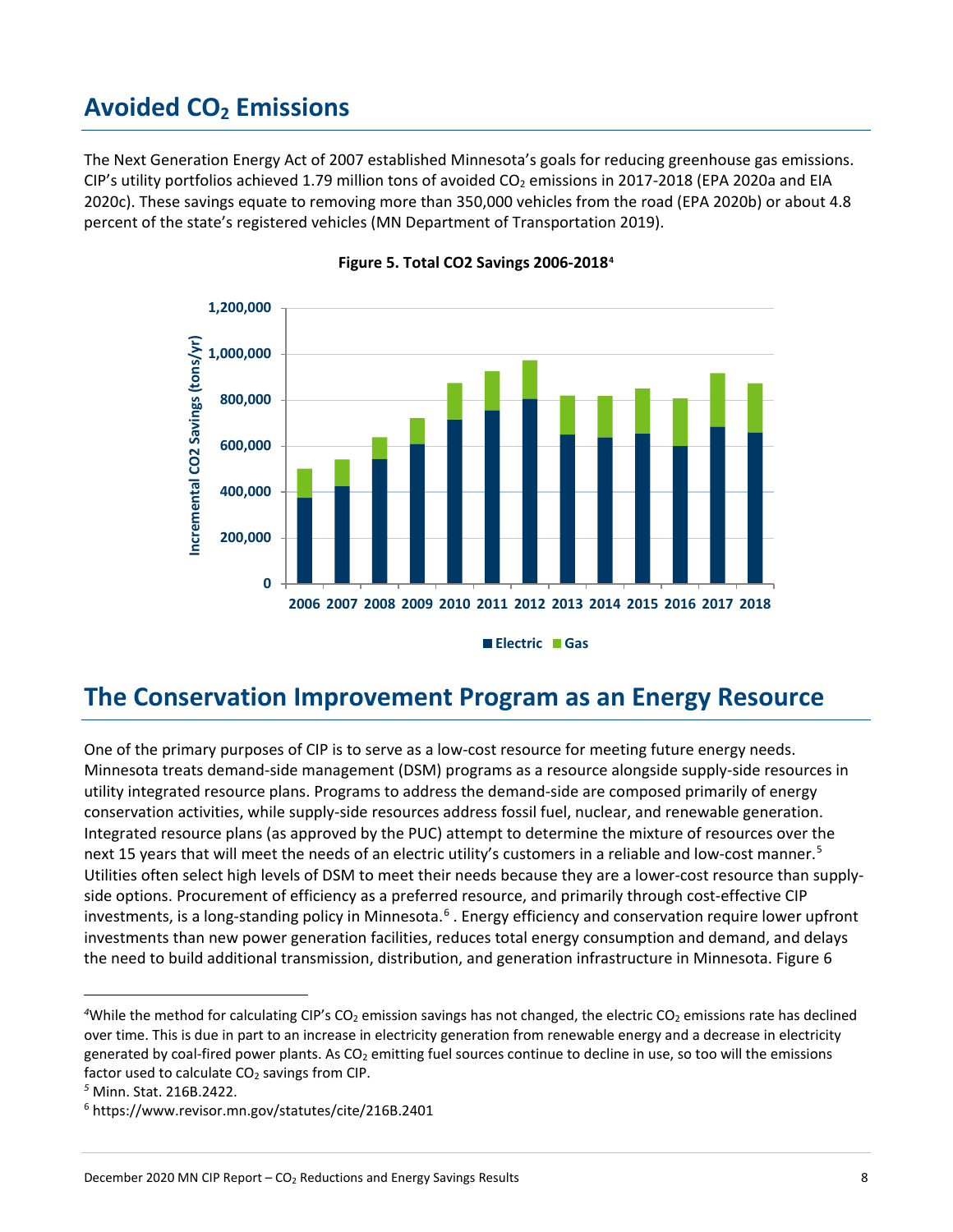compares the average levelized costs of CIP and other supply-side energy resources, highlighting CIP's costeffectiveness compared to other generation options.





#### **Figure Key**

**CIP** = Levelized Average Cost of CIP in 2016-2018 **Wind** = Utility-scale wind energy plant **CC** = Natural gas-fired combined-cycle plant

**Solar** = Utility-scale solar energy plant **CT** =Natural gas-fired combustion turbine **Coal** = Conventional baseload coal plant

### <span id="page-8-0"></span>**Consumer and Business Benefits**

CIP brings positive economic and societal benefits to Minnesota. An independent 2020 study estimated the net economic impacts of CIP investments made from 2013-2018. The study found that **each dollar spent on CIP generates \$3.75 in benefits to society (Cadmus 2020).** As summarized in Figure 7, each year of CIP investment generates numerous immediate and persistent positive economic impacts to customer energy bill savings, job growth, and environmental benefits.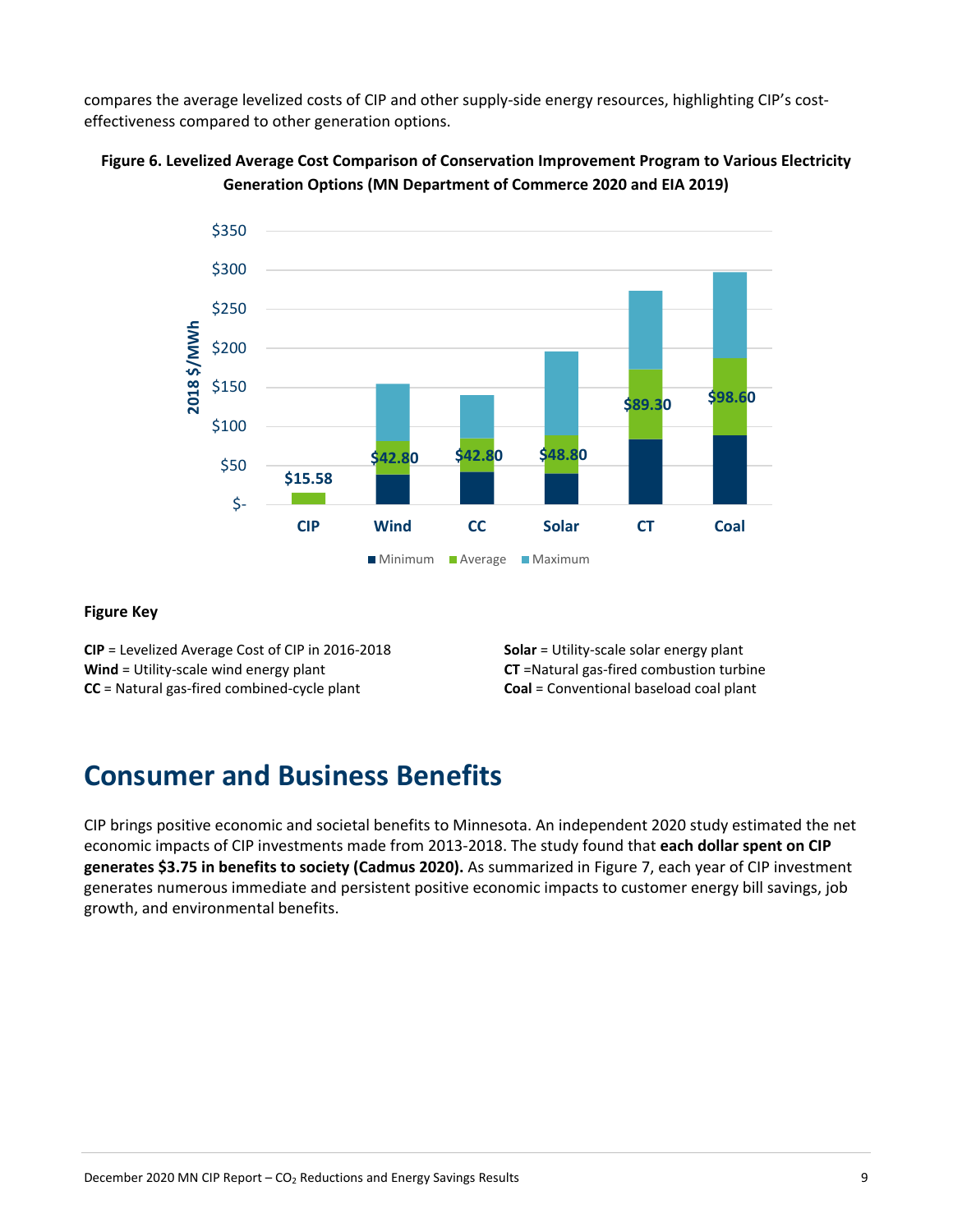

**Figure 7. Net Impacts of 2013-2018 Conservation Improvement Program Investments (Cadmus 2020)**

CIP also saved Minnesota's businesses and residents over \$279 million in energy costs in 2017-2018 (EIA 2020a and EIA 2020b). These savings are a major benefit that CIP provides to both households and businesses of all sizes across the state. Consumers can use these savings to both improve their financial stability and support businesses in Minnesota. Businesses can use the savings to bolster their budgets and continue investing in improvements to the products and services they offer customers.

# <span id="page-9-0"></span>**The Conservation Improvement Program & Minnesota's Economy**

Every county in Minnesota benefits from the jobs both created and retained in the energy efficiency sector. A 2020 analysis found that prior to the COVID-19 pandemic, Minnesota had over 47,000 jobs in the energy efficiency field, which represents the largest sector for Minnesota's clean energy employment (Clean Energy Trust 2020). CIP projects employ different trades throughout this sector, including HVAC, engineering, lighting, design, and construction. CIP spending and investments help expand and protect these Minnesota energy efficiency jobs.



#### **Figure 8. Clean Energy Employment Sector Breakdown by Sector**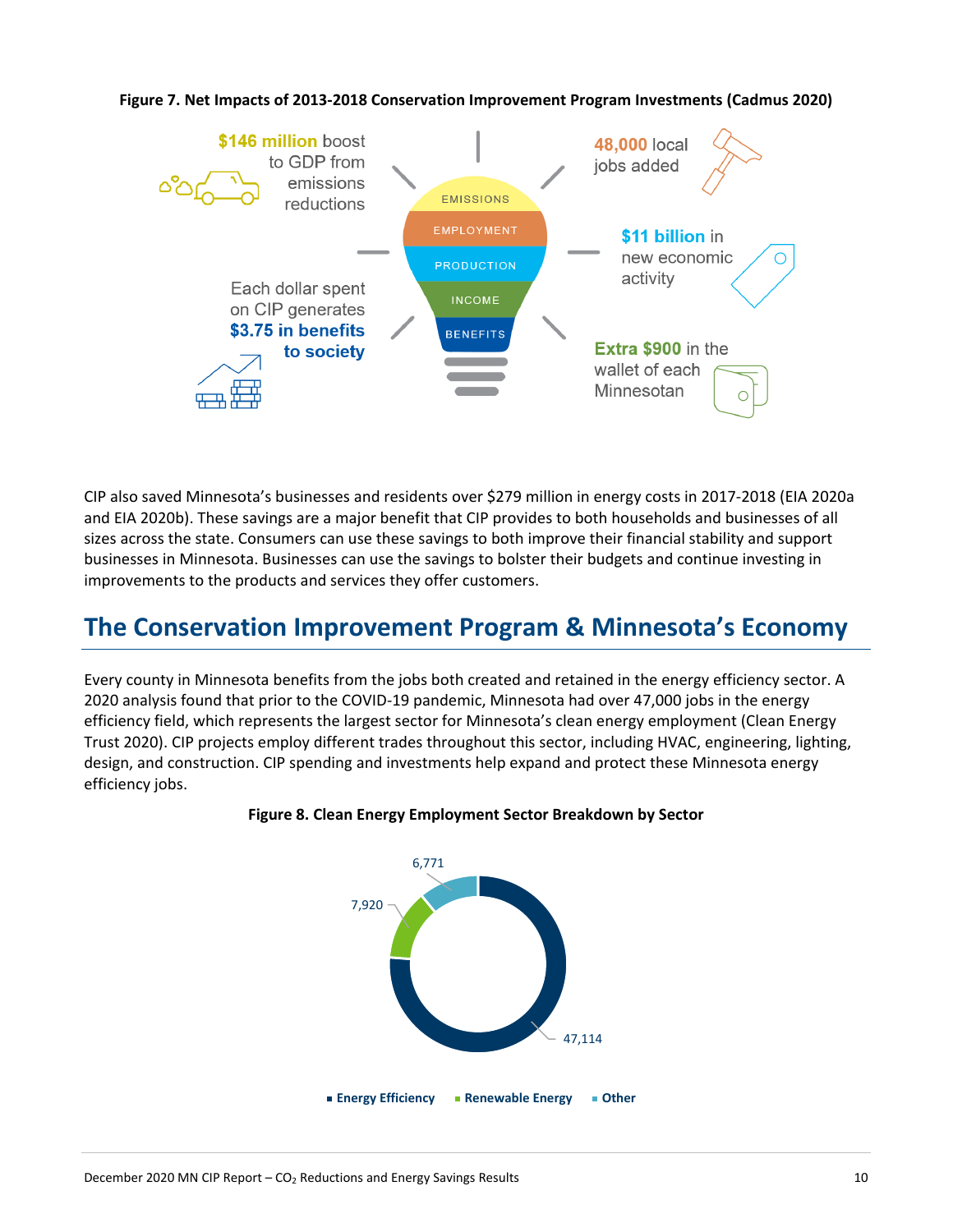# <span id="page-10-0"></span>**CIP Savings and Expenditures [7](#page-10-2) [8](#page-10-3)**

### <span id="page-10-1"></span>**Electric CIP Performance 2017 - 2018**

|                                                    | <b>Incremental</b><br><b>Energy Savings</b> | <b>Energy</b><br><b>Savings</b> | <b>Incremental</b><br><b>CO2 Savings</b> |                     | <b>Expenditures</b> |
|----------------------------------------------------|---------------------------------------------|---------------------------------|------------------------------------------|---------------------|---------------------|
| <b>Organization</b>                                | (kWh/yr)                                    | %                               | (tons/yr)                                | <b>Expenditures</b> | %                   |
| <b>Investor-Owned Utilities</b>                    |                                             |                                 |                                          |                     |                     |
| Minnesota Power                                    | 72,467,019                                  | 2.64%                           | 44,205                                   | \$8,129,337         | 5.00%               |
| <b>Otter Tail Power</b>                            | 52,497,167                                  | 3.01%                           | 32,023                                   | \$6,491,039         | 4.24%               |
| <b>Xcel Energy</b>                                 | 660,435,156                                 | 2.30%                           | 402,865                                  | \$109,109,805       | 3.83%               |
| <b>Totals - Investor-Owned Utilities</b>           | 785,399,342                                 | 2.36%                           | 479,094                                  | \$123,730,181       | 3.91%               |
| <b>Cooperative CIP Aggregators - CIP Statute</b>   |                                             |                                 |                                          |                     |                     |
| Dairyland Power Coop                               | 19,378,633                                  | 1.69%                           | 11,821                                   | \$2,296,014         | 1.79%               |
| <b>Great River Energy (All-Rqmts Members)</b>      | 129,126,435                                 | 1.41%                           | 78,767                                   | \$18,818,000        | 1.88%               |
| <b>Great River Energy (Fixed Members)</b>          | 26,303,903                                  | 0.85%                           | 16,045                                   | \$3,464,675         | 1.14%               |
| Minnkota Power Coop/NMPA                           | 21,920,274                                  | 1.78%                           | 13,371                                   | \$1,577,448         | 1.21%               |
| <b>Totals - Coop CIP Aggregators - CIP Statute</b> | 196,729,245                                 | 1.34%                           | 120,005                                  | \$26,156,138        | 1.67%               |
| Cooperative CIP Aggregators - Voluntary            |                                             |                                 |                                          |                     |                     |
| <b>Great River Energy (All-Rqmts Members)</b>      | 3,426,364                                   | 1.06%                           | 2,090                                    | \$600,876           | 1.71%               |
| <b>Great River Energy (Fixed Members)</b>          | 10,626,568                                  | 1.56%                           | 6,482                                    | \$1,304,184         | 2.08%               |
| Minnkota Power Coop/NMPA                           | 5,681,042                                   | 2.37%                           | 3,465                                    | \$362,076           | 1.37%               |
| <b>Totals - Coop CIP Aggregators - Voluntary</b>   | 19,733,975                                  | 1.59%                           | 12,038                                   | \$2,267,137         | 1.82%               |
| <b>Municipal CIP Aggregators - CIP Statute</b>     |                                             |                                 |                                          |                     |                     |
| <b>CMMPA</b>                                       | 8,754,524                                   | 3.07%                           | 5,340                                    | \$610.038           | 2.07%               |

### **Table 2. 2017 Electric Conservation Improvement Program Performance**

<span id="page-10-2"></span>*<sup>7</sup>* For the tables in this section the following definitions apply: "Incremental energy savings" means first-year, annualized energy savings from newly installed measures, including avoided line losses for electric utilities. Includes savings from conservation improvements and electric utility infrastructure projects.

<sup>&</sup>quot;Energy Savings %" means energy savings from conservation improvements and electric utility infrastructure projects as a percent of annual retail sales, excluding sales to CIP-exempt customers. "Incremental CO2 Savings" means first-year, annualized carbon dioxide savings resulting from newly installed conservation improvements and electric utility infrastructure projects. "Expenditures" includes expenditures on conservation improvements only (excludes electric utility infrastructure projects.) "Expenditures %" means conservation improvement expenditures as a percent of gross operating revenues from service provided in the state, excluding sales to CIP-exempt customers. (Excludes spending on electric utility infrastructure projects.)

All 2017 data was derived from Reporting<sub>ESP</sub> as of December 2019. All 2018 data was derived from Reporting<sub>ESP</sub> as of November 2020.

<span id="page-10-3"></span>*<sup>8</sup>* Note: Minnesota Session Law Chapter 94, Article 10, Section 10-12 amending § 216B.241 was signed into law May 30, 2017. Contained in this law was a provision modifying § 216B.241 to establish exempt status to municipalities that provide electric service to 1,000 retail customers or less and to cooperative electric associations that provide retail service to 5,000 members or less. These modifications took effect May 31, 2017. As a result of these modifications, a number of munis and coops are now exempt from § 216B.241 (see Appendix C for list of exempt utilities), but some voluntarily continued to offer conservation programs and report their results and plans through the CIP reporting process (these are distinguished in the tables as "Voluntary").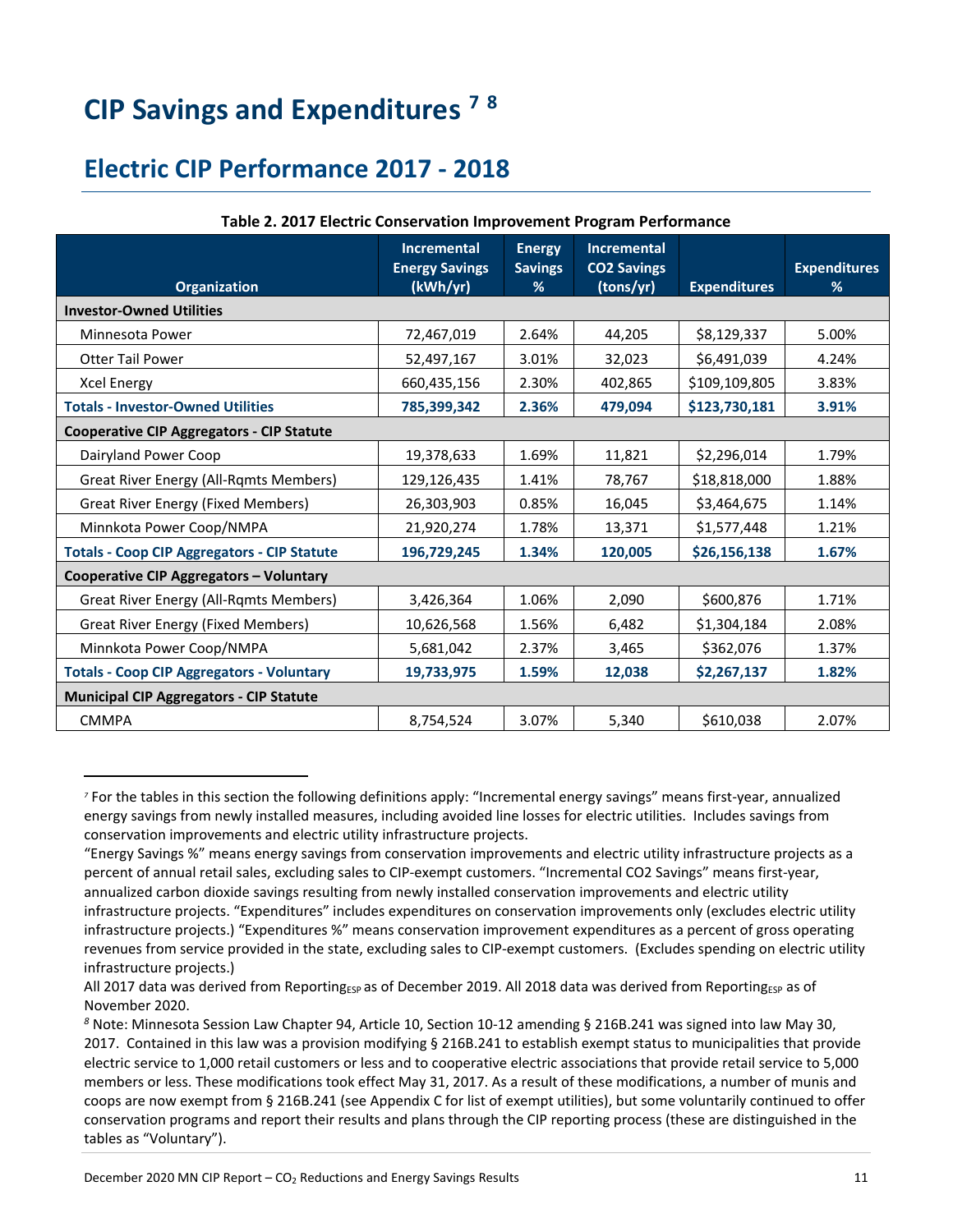| <b>MMPA</b>                                             | 4,169,577  | 1.31% | 2,543  | \$522,406    | 1.53% |
|---------------------------------------------------------|------------|-------|--------|--------------|-------|
| <b>MRES</b>                                             | 27,483,145 | 1.19% | 16,765 | \$4,276,296  | 2.19% |
| <b>SMMPA</b>                                            | 13,939,675 | 1.51% | 8,503  | \$2,771,909  | 3.07% |
| The Triad                                               | 43,250,827 | 2.27% | 26,383 | \$5,113,402  | 2.58% |
| <b>Totals - Municipal CIP Aggregators - CIP Statute</b> | 97,597,748 | 1.70% | 59,535 | \$13,294,050 | 2.43% |
| <b>Municipal CIP Aggregators - Voluntary</b>            |            |       |        |              |       |
| <b>CMMPA</b>                                            | 100,528    | 0.81% | 61     | \$12,083     | 1.06% |
| <b>MMPA</b>                                             | 325,261    | 1.62% | 198    | \$30,985     | 1.51% |
| <b>SMMPA</b>                                            | 310,227    | 2.36% | 189    | \$121,712    | 8.67% |
| <b>Totals - Municipal CIP Aggregators - Voluntary</b>   | 736,015    | 1.61% | 449    | \$164,779    | 3.59% |

### **Table 3. 2017 Electric CIP Performance (continued)**

| <b>Organization</b>                                  | <b>Incremental</b><br><b>Energy</b><br><b>Savings</b><br>(kWh/yr) | <b>Energy</b><br><b>Savings</b><br>% | <b>Incremental</b><br><b>CO2 Savings</b><br>(tons/yr) | <b>Expenditures</b> | <b>Expenditures</b><br>% |
|------------------------------------------------------|-------------------------------------------------------------------|--------------------------------------|-------------------------------------------------------|---------------------|--------------------------|
| <b>Independent Municipals - CIP Statute</b>          |                                                                   |                                      |                                                       |                     |                          |
| Ada, City of                                         | <b>NA</b>                                                         | <b>NA</b>                            | <b>NA</b>                                             | <b>NA</b>           | <b>NA</b>                |
| Aitkin Public Utilities                              | 514,451                                                           | 1.47%                                | 314                                                   | \$52,875            | 1.46%                    |
| Anoka, City of                                       | 4,384,377                                                         | 1.59%                                | 2,674                                                 | \$572,265           | 2.06%                    |
| <b>Brainerd Public Utilities</b>                     | 2,932,668                                                         | 1.56%                                | 1,789                                                 | \$194,345           | 1.07%                    |
| Caledonia Electric Dept., City of                    | <b>NA</b>                                                         | <b>NA</b>                            | <b>NA</b>                                             | <b>NA</b>           | <b>NA</b>                |
| Chaska, City of                                      | 5,920,492                                                         | 1.71%                                | 3,612                                                 | \$533,544           | 1.51%                    |
| <b>Delano Municipal Utilities</b>                    | 928,892                                                           | 1.66%                                | 567                                                   | \$49,776            | 0.95%                    |
| East Grand Forks Water & Light Dept.                 | 5,487,113                                                         | 3.45%                                | 3,347                                                 | \$335,807           | 2.41%                    |
| Ely, City of                                         | 594,322                                                           | 1.57%                                | 363                                                   | \$71,480            | 2.04%                    |
| Glencoe Light & Power Commission                     | 1,224,982                                                         | 1.68%                                | 747                                                   | \$127,385           | 1.59%                    |
| <b>Grand Rapids Public Utilities Commission</b>      | 2,509,945                                                         | 1.51%                                | 1,531                                                 | \$224,411           | 1.52%                    |
| Hibbing Public Utilities Commission                  | 1,074,312                                                         | 0.86%                                | 655                                                   | \$87,882            | 0.66%                    |
| Hutchinson Utilities Commission                      | 3,496,383                                                         | 1.23%                                | 2,133                                                 | \$208,941           | 0.83%                    |
| Madelia Municipal Light & Power                      | 431,687                                                           | 1.60%                                | 263                                                   | \$85,014            | 2.24%                    |
| Mountain Iron Water & Light Dept                     | 496,230                                                           | 2.16%                                | 303                                                   | \$72,709            | 2.96%                    |
| New Ulm Public Utilities                             | 1,641,404                                                         | 0.87%                                | 1,001                                                 | \$251,907           | 1.15%                    |
| <b>Proctor Public Utilities</b>                      | 376,208                                                           | 1.51%                                | 229                                                   | \$28,852            | 1.45%                    |
| Shakopee Public Utilities                            | 7,500,016                                                         | 1.88%                                | 4,575                                                 | \$607,425           | 1.46%                    |
| St. Charles Light & Water                            | 314,025                                                           | 1.46%                                | 192                                                   | \$104,263           | 3.74%                    |
| Two Harbors, City of                                 | 606,218                                                           | 2.19%                                | 370                                                   | \$54,601            | 1.55%                    |
| Virginia Dept. of Public Utilities                   | 1,501,816                                                         | 1.29%                                | 916                                                   | \$162,051           | 1.22%                    |
| <b>Willmar Municipal Utilities</b>                   | 1,783,174                                                         | 0.64%                                | 1,088                                                 | \$382,484           | 1.32%                    |
| <b>Totals - Independent Municipals - CIP Statute</b> | 43,718,716                                                        | 1.53%                                | 26,668                                                | \$4,208,016         | 1.46%                    |
| <b>Independent Municipals - Voluntary</b>            |                                                                   |                                      |                                                       |                     |                          |
| Gilbert Water & Light                                | 19,179                                                            | 0.18%                                | 12                                                    | \$5,716             | 0.54%                    |
| Lake Crystal Municipal Utilities                     | 342,061                                                           | 2.09%                                | 209                                                   | \$34,293            | 1.35%                    |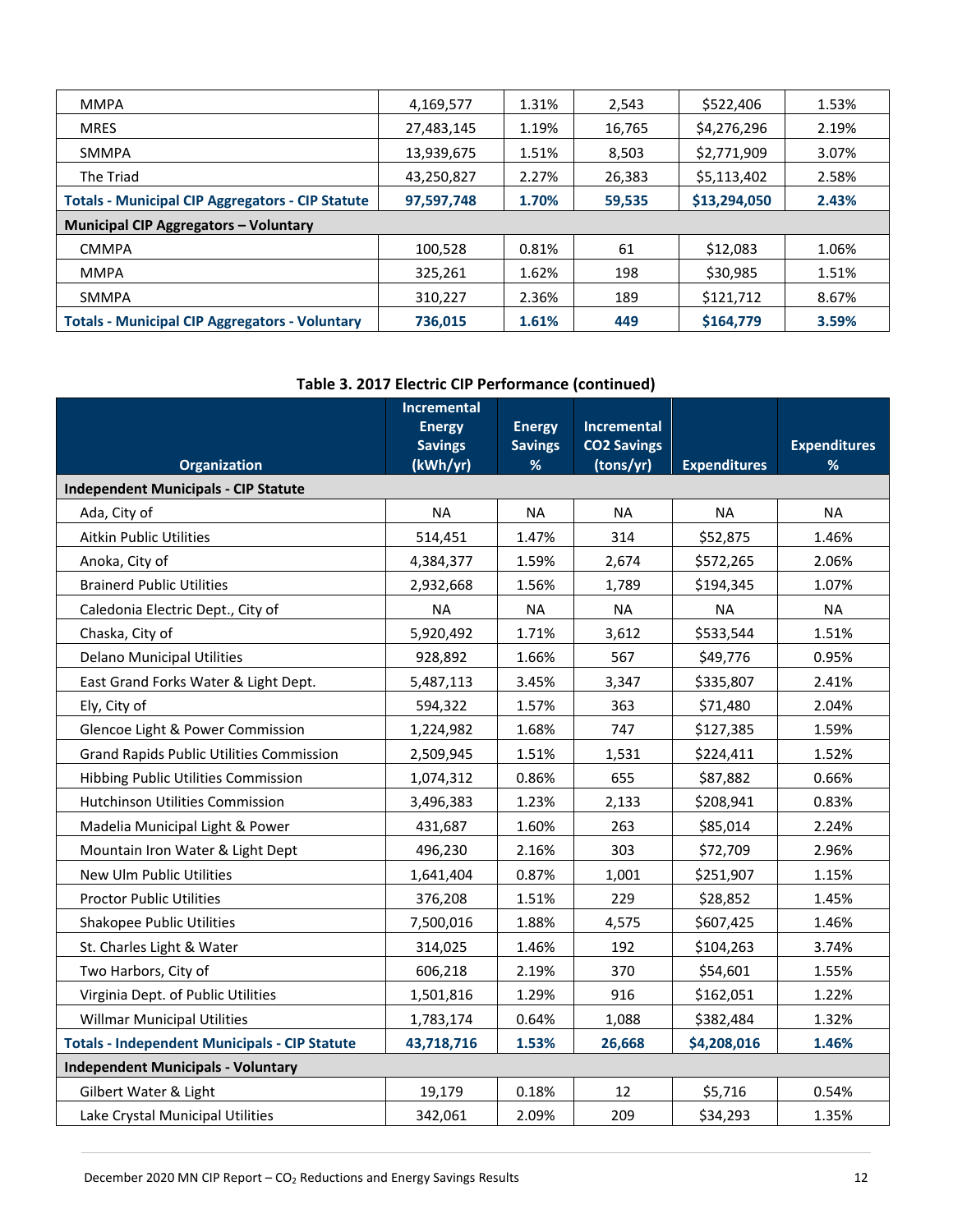| Nashwauk Public Utilities                            | 215.089       | 1.55% | 131     | \$23,410      | 1.69% |
|------------------------------------------------------|---------------|-------|---------|---------------|-------|
| Warroad Municipal Light & Power                      | 59.709        | 0.11% | 36      | \$62,086      | 1.59% |
| <b>Totals - Independent Municipals - Voluntary</b>   | 636.038       | 0.66% | 388     | \$125,505     | 1.41% |
| <b>TOTALS - COOPS &amp; MUNICIPALS - CIP STATUTE</b> | 338,045,709   | 1.45% | 206.208 | \$43,658,204  | 1.82% |
| <b>TOTALS - ELECTRIC UTILITIES - CIP STATUTE</b>     | 1,123,445,051 | 1.99% | 685,301 | \$167,388,385 | 3.01% |

### **Table 4. 2018 Electric CIP Performance**

|                                                         | <b>Incremental</b>         |                     |                                 |                     |                          |
|---------------------------------------------------------|----------------------------|---------------------|---------------------------------|---------------------|--------------------------|
|                                                         | <b>Energy</b>              | <b>Energy</b>       | <b>Incremental</b>              |                     |                          |
| <b>Organization</b>                                     | <b>Savings</b><br>(kWh/yr) | <b>Savings</b><br>% | <b>CO2 Savings</b><br>(tons/yr) | <b>Expenditures</b> | <b>Expenditures</b><br>% |
| <b>Investor-Owned Utilities</b>                         |                            |                     |                                 |                     |                          |
| Minnesota Power                                         | 72,479,534                 | 2.64%               | 42,872                          | \$9,031,446         | 5.56%                    |
| <b>Otter Tail Power</b>                                 | 73,255,915                 | 4.21%               | 43,331                          | \$9,027,762         | 5.89%                    |
| <b>Xcel Energy</b>                                      | 680,448,447                | 2.37%               | 402,485                         | \$107,451,885       | 3.77%                    |
| <b>Totals - Investor-Owned Utilities</b>                | 826,183,896                | 2.48%               | 488,688                         | \$125,511,093       | 3.96%                    |
| <b>Cooperative CIP Aggregators - CIP Statute</b>        |                            |                     |                                 |                     |                          |
| Dairyland Power Coop                                    | 19,412,976                 | 1.68%               | 11,483                          | \$2,452,776         | 1.80%                    |
| <b>Great River Energy (All-Rqmts Members)</b>           | 95,197,052                 | 1.06%               | 56,309                          | \$19,939,328        | 1.94%                    |
| <b>Great River Energy (Fixed Members)</b>               | 23,324,562                 | 0.79%               | 13,796                          | \$4,015,371         | 1.43%                    |
| Minnkota Power Coop/NMPA                                | 20,031,079                 | 1.72%               | 11,848                          | \$2,318,657         | 1.86%                    |
| <b>Totals - Coop CIP Aggregators - CIP Statute</b>      | 157,965,667                | 1.11%               | 93,437                          | \$28,726,132        | 1.83%                    |
| <b>Cooperative CIP Aggregators - Voluntary</b>          |                            |                     |                                 |                     |                          |
| <b>Great River Energy (All-Rqmts Members)</b>           | 1,572,816                  | 0.49%               | 930                             | \$571,721           | 1.54%                    |
| <b>Great River Energy (Fixed Members)</b>               | 1,291,404                  | 0.56%               | 764                             | \$334,165           | 1.62%                    |
| Minnkota Power Coop/NMPA                                | 1,507,411                  | 1.57%               | 892                             | \$121,249           | 1.16%                    |
| <b>Totals - Coop CIP Aggregators - Voluntary</b>        | 4,371,631                  | 0.67%               | 2,586                           | \$1,027,135         | 1.50%                    |
| <b>Municipal CIP Aggregators - CIP Statute</b>          |                            |                     |                                 |                     |                          |
| <b>CMMPA</b>                                            | 3,512,927                  | 1.28%               | 2,078                           | \$325,418           | 1.12%                    |
| <b>MMPA</b>                                             | 5,792,460                  | 1.81%               | 3,426                           | \$534,753           | 1.50%                    |
| <b>MRES</b>                                             | 26,082,868                 | 1.14%               | 15,428                          | \$4,069,527         | 2.06%                    |
| <b>SMMPA</b>                                            | 13,786,545                 | 1.50%               | 8,155                           | \$2,935,995         | 3.14%                    |
| The Triad                                               | 39,741,048                 | 2.09%               | 23,507                          | \$4,846,139         | 2.33%                    |
| <b>Totals - Municipal CIP Aggregators - CIP Statute</b> | 88,915,848                 | 1.56%               | 52,594                          | \$12,711,832        | 2.25%                    |
| <b>Municipal CIP Aggregators - Voluntary</b>            |                            |                     |                                 |                     |                          |
| <b>CMMPA</b>                                            | 99,600                     | 0.86%               | 59                              | \$11,942            | 1.11%                    |
| <b>MMPA</b>                                             | 151,034                    | 0.75%               | 89                              | \$33,082            | 1.53%                    |
| <b>SMMPA</b>                                            | 609,969                    | 4.65%               | 361                             | \$143,274           | 9.92%                    |
| <b>Totals - Municipal CIP Aggregators - Voluntary</b>   | 860,603                    | 1.92%               | 509                             | \$188,299           | 4.02%                    |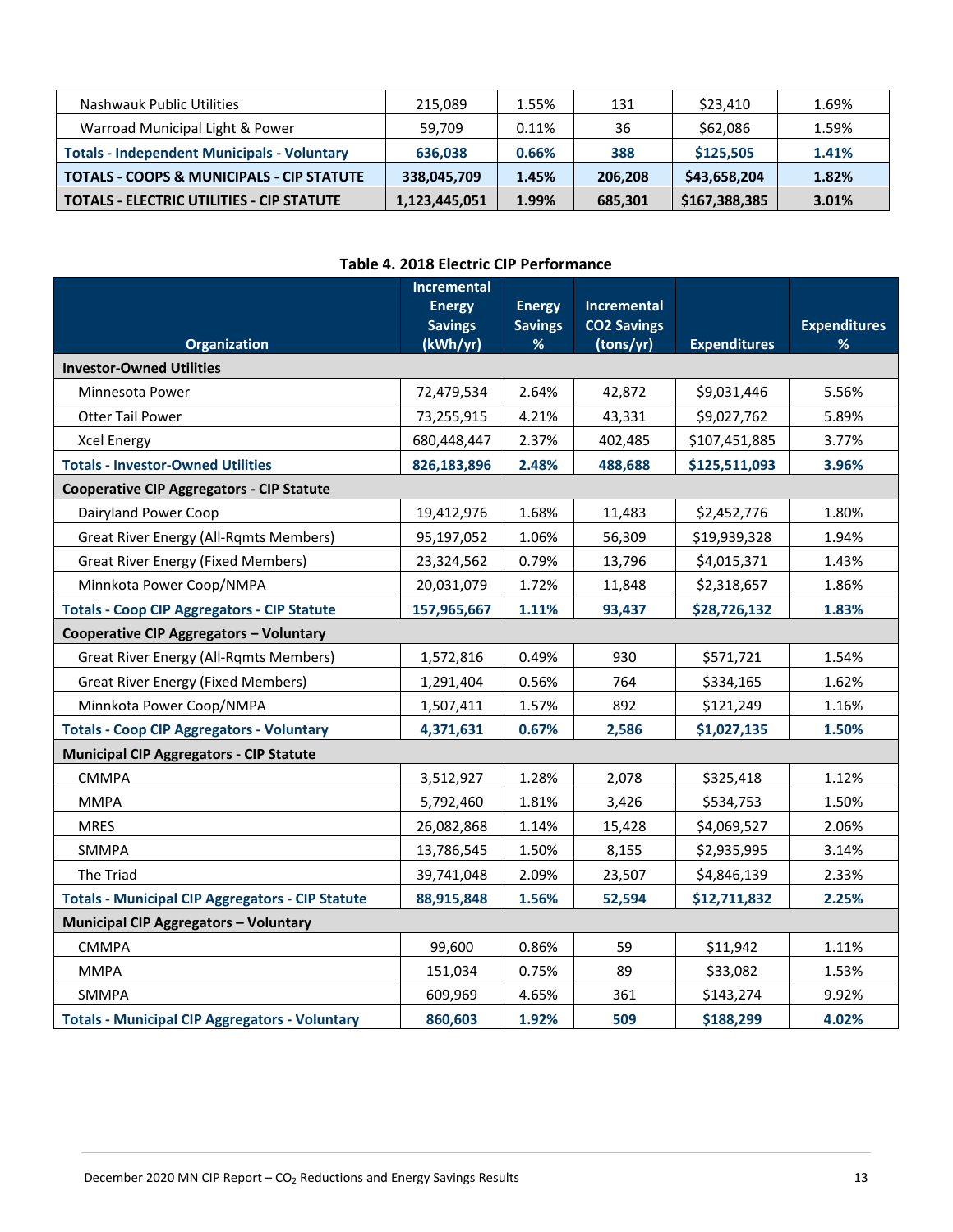|                                                      | <b>Incremental</b>         |                     |                                 |                     |                          |
|------------------------------------------------------|----------------------------|---------------------|---------------------------------|---------------------|--------------------------|
|                                                      | <b>Energy</b>              | <b>Energy</b>       | <b>Incremental</b>              |                     |                          |
| <b>Organization</b>                                  | <b>Savings</b><br>(kWh/yr) | <b>Savings</b><br>% | <b>CO2 Savings</b><br>(tons/yr) | <b>Expenditures</b> | <b>Expenditures</b><br>% |
| <b>Independent Municipals - CIP Statute</b>          |                            |                     |                                 |                     |                          |
| <b>Aitkin Public Utilities</b>                       | 744,482                    | 2.10%               | 440                             | \$57,238            | 1.56%                    |
|                                                      |                            |                     |                                 |                     |                          |
| Anoka, City of                                       | 2,368,407                  | 0.86%               | 1,401                           | \$383,794           | 1.39%                    |
| <b>Brainerd Public Utilities</b>                     | 3,034,157                  | 1.67%               | 1,795                           | \$207,286           | 1.14%                    |
| Chaska, City of                                      | 6,743,974                  | 1.92%               | 3,989                           | \$578,488           | 1.51%                    |
| <b>Delano Municipal Utilities</b>                    | 1,773,533                  | 3.10%               | 1,049                           | \$86,716            | 1.50%                    |
| East Grand Forks Water & Light Dept.                 | 3,445,992                  | 2.17%               | 2,038                           | \$326,660           | 2.34%                    |
| Ely, City of                                         | 578,804                    | 1.56%               | 342                             | \$68,825            | 2.06%                    |
| Glencoe Light & Power Commission                     | 1,383,629                  | 1.86%               | 818                             | \$128,969           | 1.59%                    |
| <b>Grand Rapids Public Utilities Commission</b>      | 1,672,625                  | 1.02%               | 989                             | \$269,450           | 1.86%                    |
| Hibbing Public Utilities Commission                  | 1,696,998                  | 1.39%               | 1,004                           | \$106,788           | 0.79%                    |
| Hutchinson Utilities Commission                      | 4,430,161                  | 1.55%               | 2,620                           | \$371,437           | 1.50%                    |
| Madelia Municipal Light & Power                      | 314,910                    | 1.15%               | 186                             | \$72,346            | 1.80%                    |
| Mountain Iron Water & Light Dept                     | 528,228                    | 2.23%               | 312                             | \$40,512            | 1.64%                    |
| New Ulm Public Utilities                             | 1,528,076                  | 0.80%               | 904                             | \$278,568           | 1.26%                    |
| <b>Proctor Public Utilities</b>                      | 386,087                    | 1.55%               | 228                             | \$32,596            | 1.56%                    |
| <b>Shakopee Public Utilities</b>                     | 7,370,694                  | 2.33%               | 4,360                           | \$1,059,777         | 2.38%                    |
| St. Charles Light & Water                            | 543,762                    | 2.53%               | 322                             | \$79,956            | 2.84%                    |
| Two Harbors, City of                                 | 526,187                    | 1.92%               | 311                             | \$56,465            | 1.51%                    |
| Virginia Dept. of Public Utilities                   | 1,842,869                  | 1.61%               | 1,090                           | \$205,795           | 1.59%                    |
| <b>Willmar Municipal Utilities</b>                   | 1,765,563                  | 0.62%               | 1,044                           | \$541,034           | 1.85%                    |
| <b>Totals - Independent Municipals - CIP Statute</b> | 42,679,139                 | 1.54%               | 25,245                          | \$4,952,700         | 1.67%                    |
| <b>Independent Municipals - Voluntary</b>            |                            |                     |                                 |                     |                          |
| Lake Crystal Municipal Utilities                     | 132,940                    | 0.83%               | 79                              | \$20,981            | 0.78%                    |
| Nashwauk Public Utilities                            | 224,580                    | 1.60%               | 133                             | \$25,487            | 3.91%                    |
| Warroad Municipal Light & Power (NMPA member)        | 692,085                    | 1.26%               | 409                             | \$71,329            | 1.81%                    |
| <b>Totals - Independent Municipals - Voluntary</b>   | 1,049,606                  | 1.23%               | 621                             | \$117,797           | 1.62%                    |
| TOTALS - COOPS & MUNICIPALS - CIP STATUTE            | 289,560,655                | 1.28%               | 171,275                         | \$46,390,664        | 1.91%                    |
| TOTALS - ELECTRIC UTILITIES - CIP STATUTE            | 1,115,744,551              | 1.99%               | 659,963                         | \$171,901,757       | 3.07%                    |

### **Table 5. 2018 Electric CIP Performance (continued)**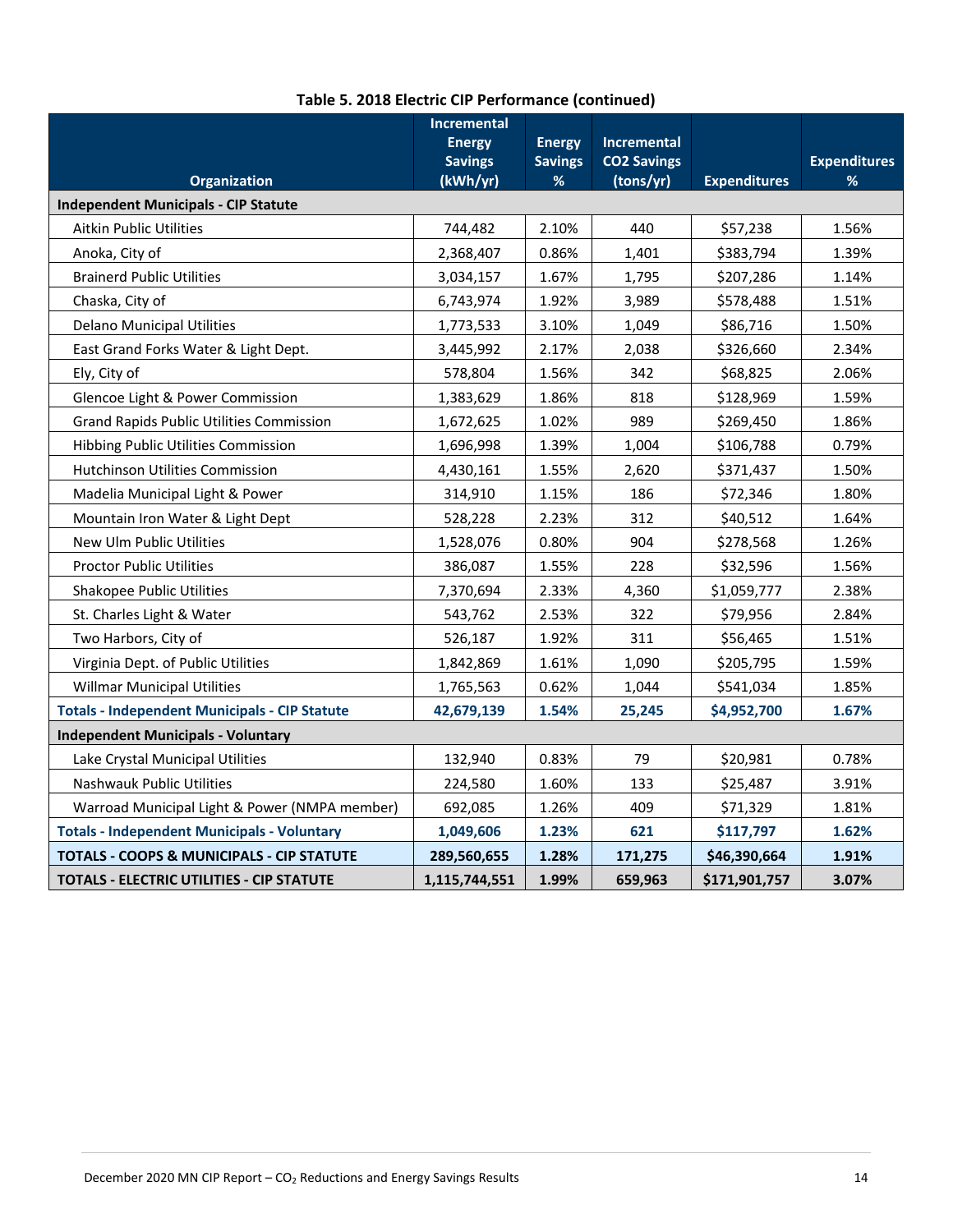# <span id="page-14-0"></span>**Gas CIP Performance 2017 – 2018**

| <b>Organization</b>                         | <b>Incremental</b><br><b>Energy</b><br><b>Savings</b><br>(Dth/yr) | <b>Energy</b><br><b>Savings</b><br>% | <b>Incremental</b><br><b>CO2 Savings</b><br>(tons/yr) | <b>Expenditures</b> | <b>Expenditures</b><br>% |
|---------------------------------------------|-------------------------------------------------------------------|--------------------------------------|-------------------------------------------------------|---------------------|--------------------------|
| <b>Investor-Owned Utilities</b>             |                                                                   |                                      |                                                       |                     |                          |
| <b>CenterPoint Energy</b>                   | 2,632,545                                                         | 1.87%                                | 154,136                                               | \$31,140,094        | 3.81%                    |
| <b>Great Plains Natural Gas</b>             | 13,577                                                            | 0.24%                                | 795                                                   | \$403,118           | 1.66%                    |
| Greater Minnesota Gas                       | 5,398                                                             | 0.48%                                | 316                                                   | \$137,267           | 1.43%                    |
| Minnesota Energy Resources Corporation      | 402,989                                                           | 0.76%                                | 23,595                                                | \$10,666,999        | 4.38%                    |
| <b>Xcel Energy</b>                          | 799,597                                                           | 1.11%                                | 46,816                                                | \$14,181,339        | 3.25%                    |
| <b>Totals - Investor-Owned Utilities</b>    | 3,854,106                                                         | 1.41%                                | 225,658                                               | \$56,528,817        | 3.69%                    |
| <b>Municipal Aggregator</b>                 |                                                                   |                                      |                                                       |                     |                          |
| The Triad                                   | 26,223                                                            | 0.59%                                | 1,535                                                 | \$514.295           | 1.75%                    |
| <b>Independent Municipals</b>               |                                                                   |                                      |                                                       |                     |                          |
| Duluth Public Works & Utilities             | 35,095                                                            | 0.66%                                | 2,055                                                 | \$851,162           | 2.41%                    |
| <b>Hutchinson Utilities Commission</b>      | 18,441                                                            | 1.15%                                | 1,080                                                 | \$103,940           | 1.05%                    |
| New Ulm Public Utilities                    | 6,032                                                             | 0.62%                                | 353                                                   | \$70,080            | 1.04%                    |
| Perham Natural Gas                          | 23,578                                                            | 1.73%                                | 1,380                                                 | \$57,136            | 0.86%                    |
| <b>Totals - Independent Municipals</b>      | 83,146                                                            | 0.90%                                | 4,868                                                 | \$1,082,318         | 1.85%                    |
| <b>TOTALS - MUNICIPALS - CIP STATUTE</b>    | 109,369                                                           | 0.80%                                | 6,404                                                 | \$1,596,613         | 1.82%                    |
| <b>TOTALS - GAS UTILITIES - CIP STATUTE</b> | 3,963,475                                                         | 1.39%                                | 232,061                                               | \$58,125,430        | 3.59%                    |

### **Table 6. 2017 Natural Gas CIP Performance**

### **Table 7. 2018 Natural Gas CIP Performance**

|                                               | <b>Incremental</b><br><b>Energy</b> | <b>Energy</b>  | <b>Incremental</b><br>CO <sub>2</sub> |                     |                     |
|-----------------------------------------------|-------------------------------------|----------------|---------------------------------------|---------------------|---------------------|
|                                               | <b>Savings</b>                      | <b>Savings</b> | <b>Savings</b>                        |                     | <b>Expenditures</b> |
| <b>Organization</b>                           | (Dth/yr)                            | %              | (tons/yr)                             | <b>Expenditures</b> | %                   |
| <b>Investor-Owned Utilities</b>               |                                     |                |                                       |                     |                     |
| CenterPoint Energy                            | 1,980,534                           | 1.40%          | 115,861                               | \$34,888,321        | 4.27%               |
| <b>Great Plains Natural Gas</b>               | 36,083                              | 0.64%          | 2,111                                 | \$566,621           | 2.34%               |
| Greater Minnesota Gas                         | 12,137                              | 1.18%          | 710                                   | \$204,213           | 2.16%               |
| Minnesota Energy Resources Corp               | 509,758                             | 0.97%          | 29,821                                | \$11,777,436        | 4.84%               |
| <b>Xcel Energy</b>                            | 913,240                             | 1.27%          | 53,425                                | \$15,506,839        | 3.56%               |
| <b>Totals - Investor-Owned Utilities</b>      | 3,451,752                           | 1.27%          | 201,927                               | \$62,943,430        | 4.11%               |
| <b>Municipal Aggregator</b>                   |                                     |                |                                       |                     |                     |
| The Triad                                     | 101,121                             | 2.34%          | 5,916                                 | \$676,637           | 2.43%               |
| <b>Independent Municipals</b>                 |                                     |                |                                       |                     |                     |
| Duluth Public Works & Utilities               | 34,245                              | 0.66%          | 2,003                                 | \$807,204           | 2.59%               |
| Hutchinson Utilities Commission (MRES Member) | 23,610                              | 1.54%          | 1,381                                 | \$140,510           | 1.44%               |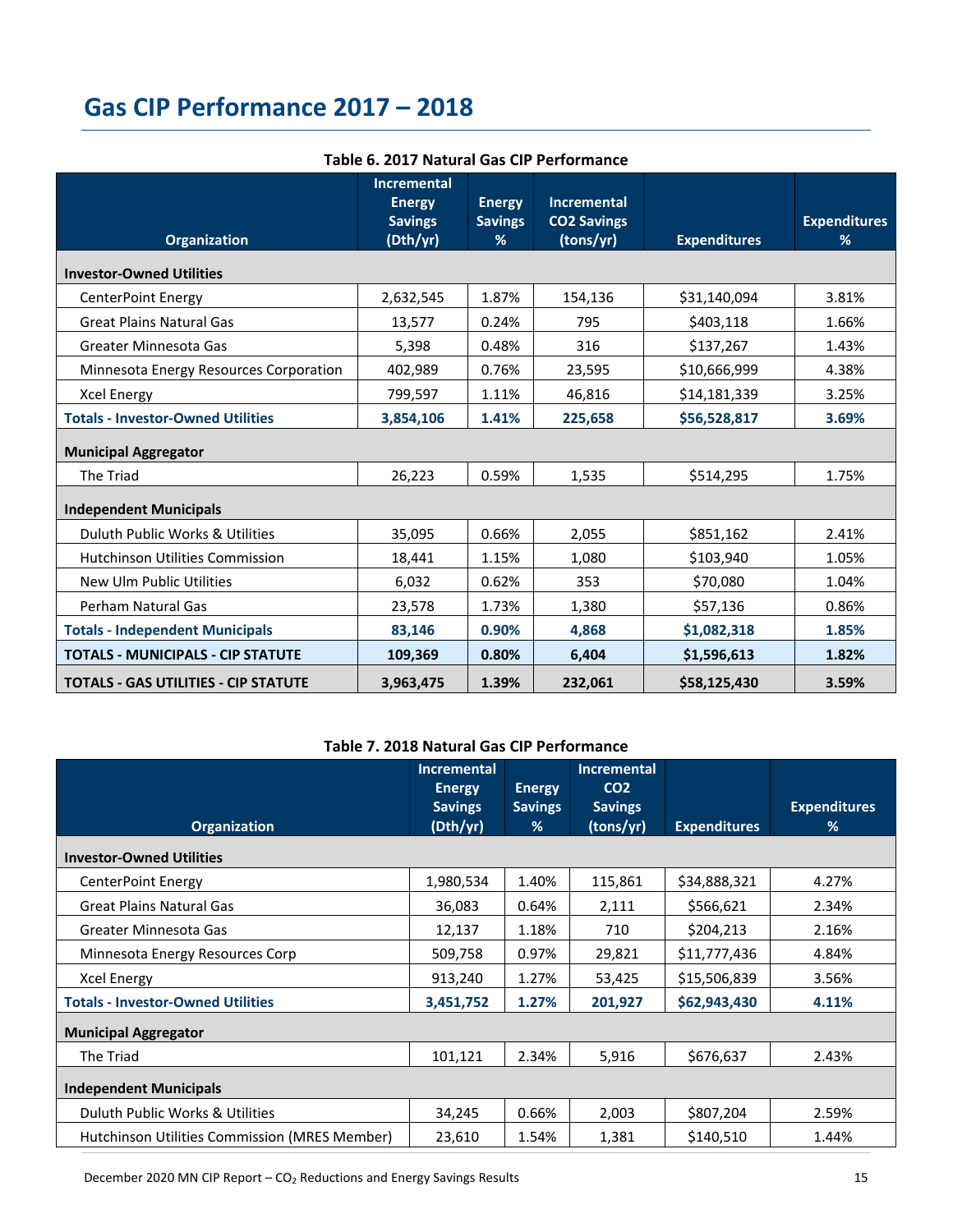| New Ulm Public Utilities                    | 6.081     | 0.66% | 356     | \$91,404     | 1.54% |
|---------------------------------------------|-----------|-------|---------|--------------|-------|
| Perham Natural Gas                          | 30,286    | 2.30% | 1,772   | \$57.729     | 1.00% |
| <b>Totals - Independent Municipals</b>      | 94.222    | 1.05% | 5,512   | \$1,096,848  | 2.08% |
| <b>TOTALS - MUNICIPALS - CIP STATUTE</b>    | 195.343   | 1.47% | 11,428  | \$1,773,485  | 2.20% |
| <b>TOTALS - GAS UTILITIES - CIP STATUTE</b> | 3,647,095 | 1.28% | 213,355 | \$64,716,915 | 4.02% |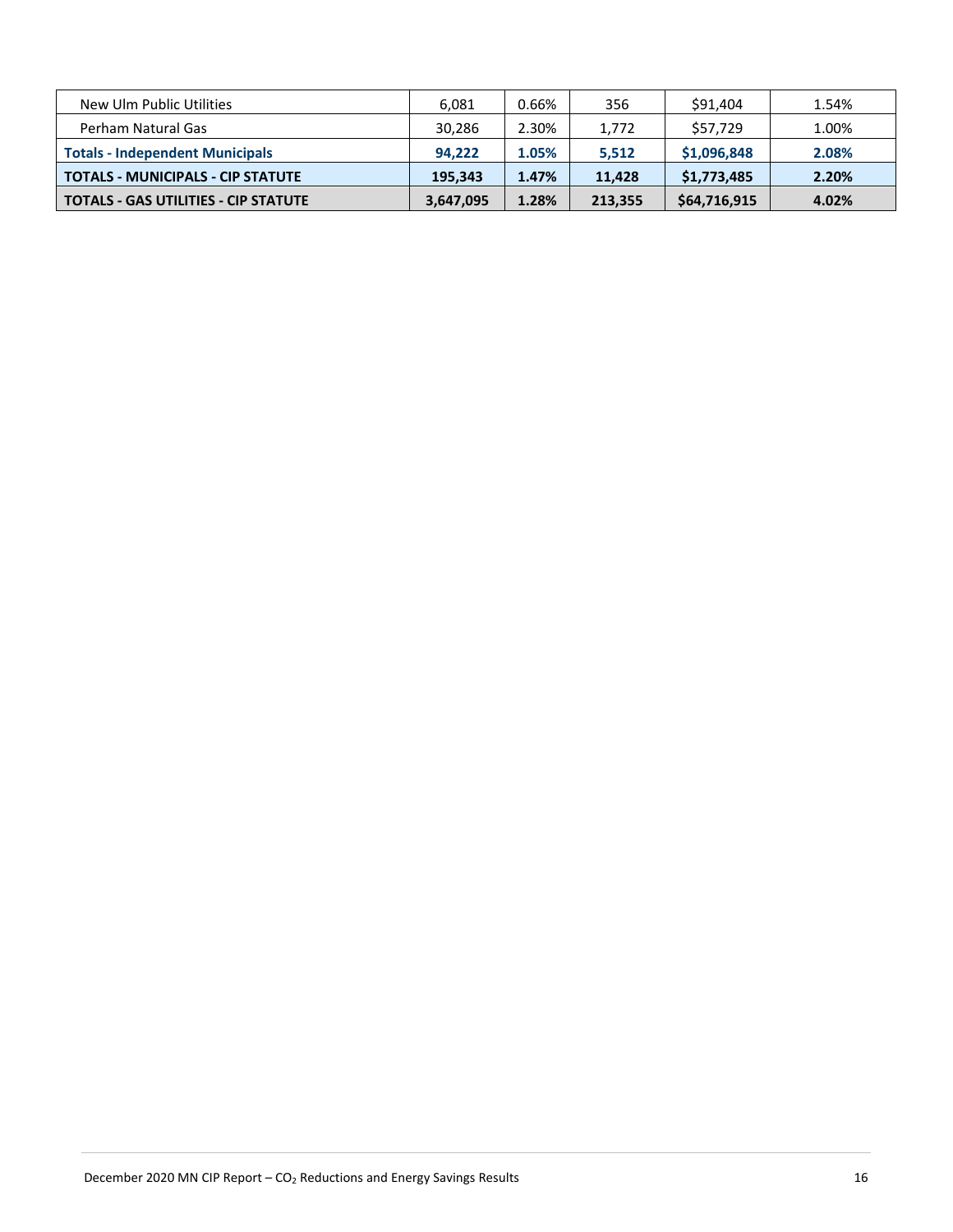# <span id="page-16-0"></span>**References and Methodology Notes**

ACEEE (American Council for an Energy-Efficient Economy). 2019. 2019 State Energy Efficiency Scorecard.

https://aceee.org/research-report/u1908

Cadmus. 2020. Economic Impacts of the 2013-2018 Conservation Improvement Program.

Final study report will be published soon and can be found at: https://mn.gov/commerce/industries/energy/utilities/cip/card-grant-search/

Census (U.S. Census Bureau). 2020. 2019 American Community Survey 1-Year Estimates.

https://www.census.gov/programs-surveys/acs

Methodology Notes: According to the U.S. Census Bureau's 2019 American Community Survey Estimates, Saint Paul has 121,626 housing units and Duluth has 39,535 housing units

Clean Energy Trust. 2020. Clean Jobs Midwest 2020: Minnesota Fact Sheet.

https://www.cleanjobsmidwest.com/wp-content/uploads/2020/06/Minnesota\_ExecSum\_CJM2020.pdf

EIA (Energy Information Administration). 2018. 2015 Residential Energy Consumption Survey.

https://www.eia.gov/consumption/residential/data/2015/c&e/pdf/ce3.3.pdf

Methodology Notes: Used an average total annual energy consumption per home of 95.2 MMBtu for Very cold/Cold Climate Region from Table CE3.3.

EIA. 2019. Levelized Cost and Levelized Avoided Cost of New Generation Resources.

https://www.eia.gov/outlooks/archive/aeo19/pdf/electricity\_generation.pdf

EIA. 2020a. Natural Gas Prices and Natural Gas Consumption by End Use.

https://www.eia.gov/dnav/ng/ng\_pri\_sum\_dcu\_SMN\_a.htm

https://www.eia.gov/dnav/ng/ng\_cons\_sum\_dcu\_SMN\_a.htm

Methodology Notes: A \$6.35 and \$6.43 price of natural gas (Dth) in Minnesota for 2017 and 2018 was derived by calculating a weighted average price of natural gas in the residential, commercial, and industrial sectors.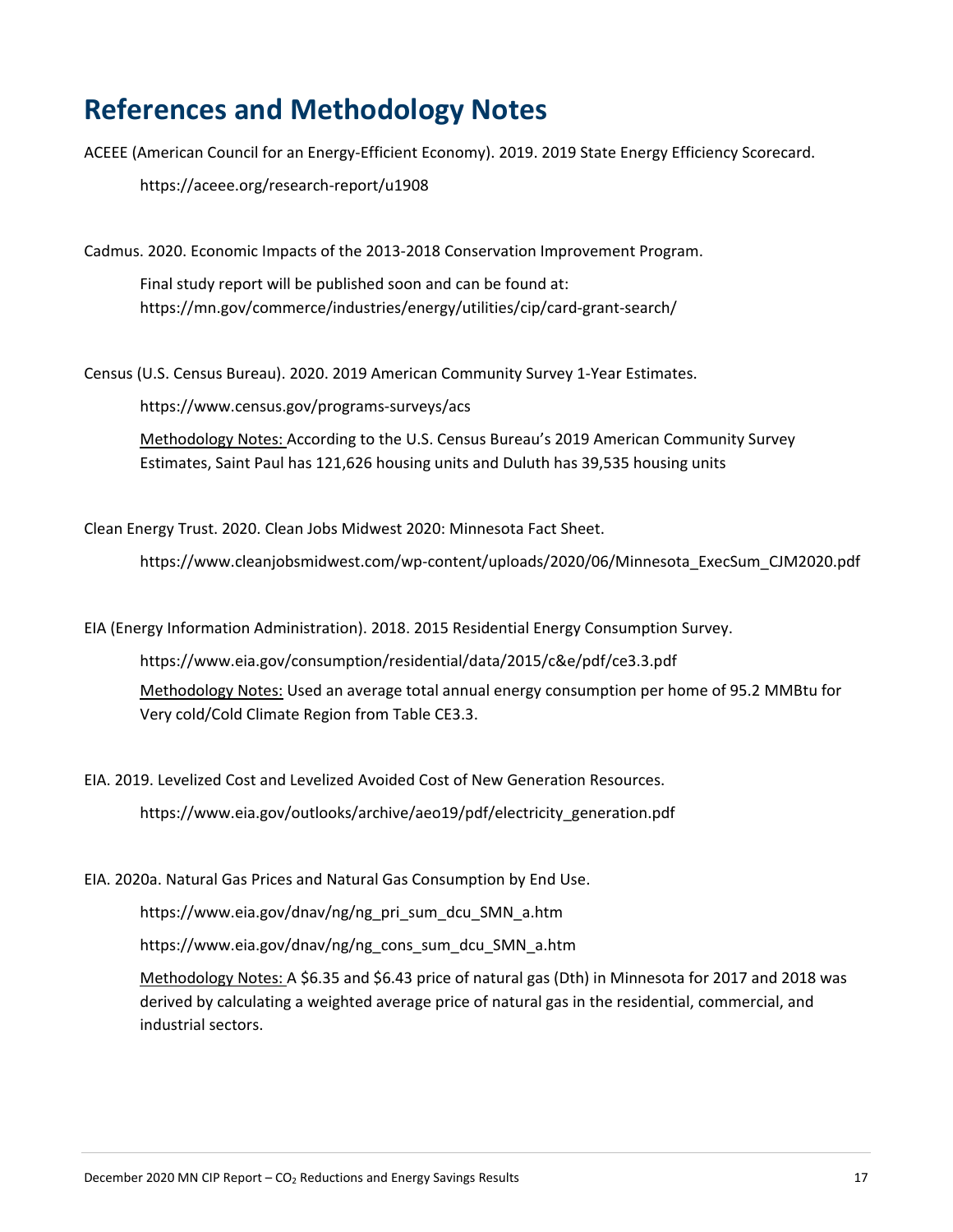### EIA. 2020b. Minnesota Electricity Profile.

https://www.eia.gov/electricity/state/minnesota/index.php

Methodology Notes: Used a 10.27 and 10.37-cent average for the price of electricity (kWh) in Minnesota during 2017 and 2018, respectively.

EIA. 2020c. How Much Carbon Dioxide is Produced When Different Fuels Are Burned?

https://www.eia.gov/tools/faqs/faq.php?id=73&t=11

Methodology Notes: Applied a gas CO2 emissions rate equal to 117 pounds of CO2/Dth for years 2014- 2018. Previous years used a rate of 121 pounds of CO2 per Dth of natural gas saved (2009-2013).

EPA (Environmental Protection Agency). 2020a. Emissions & Generation Resource Integrated Database.

https://www.epa.gov/egrid

Methodology Notes: Used an electric CO2 emissions rate of 1,183 pounds of CO2/MWh for 2018 and 1,220 pounds of CO2/MWh for 2017. Previous years utilize a rate of 1,823 pounds of CO2 per MWh (2009-2012), 1,437/MWh (2013-2014), 1,419/MWh (2015), 1,220/MWh (2016) of electricity saved.

EPA. 2020b. Greenhouse Gas Equivalencies Calculator.

https://www.epa.gov/energy/greenhouse-gas-equivalencies-calculator

MN Department of Commerce. 2020. CIP Utility Reported Data.

MN Department of Transportation. 2019. 2018 Minnesota Transportation Trivia & Facts.

http://dot.state.mn.us/trafficeng/publ/triviacard/trivia18/2018mntransportationtriviafacts.jpg Methodology Notes: Calculated using 2018 registered vehicles figure.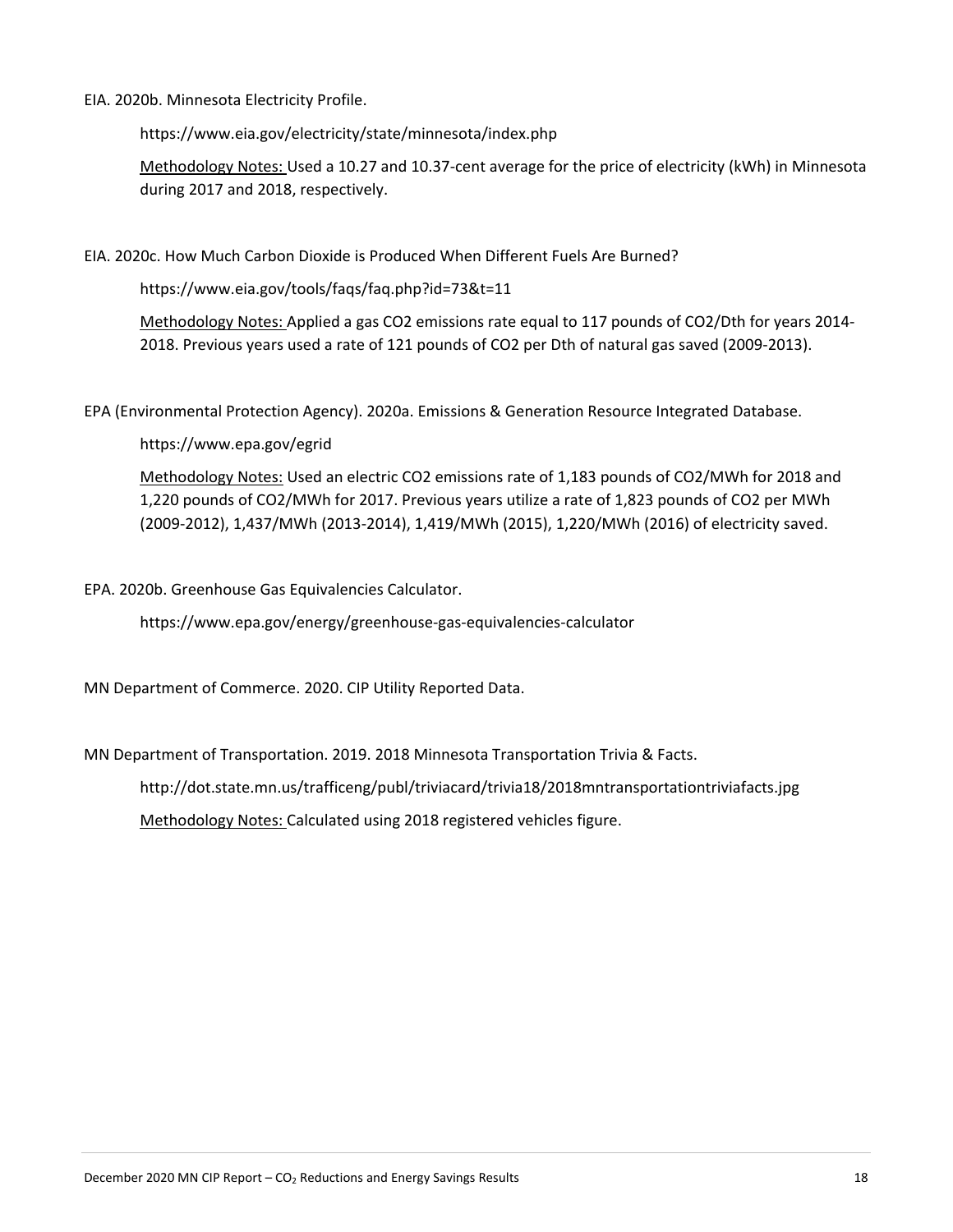# <span id="page-18-0"></span>**Appendices**

# <span id="page-18-1"></span>**Appendix A. Electric Aggregator Membership**

| <b>Group</b> | <b>Utility</b>                               |
|--------------|----------------------------------------------|
| CMMPA        | Blue Earth Light & Water Dept                |
| CMMPA        | Granite Falls, City of                       |
| CMMPA        | Janesville Municipal Utility                 |
| <b>CMMPA</b> | Kasson, City of                              |
| <b>CMMPA</b> | Mountain Lake Municipal Utilities            |
| <b>CMMPA</b> | Sleepy Eye Public Utility                    |
| <b>CMMPA</b> | Springfield Public Utilities Comm            |
| CMMPA        | <b>Windom Municipal Utilities</b>            |
| Dairyland    | Freeborn-Mower Coop Svcs                     |
| Dairyland    | <b>MiEnergy Cooperative</b>                  |
| Dairyland    | Peoples Cooperative Service                  |
| GRE-all      | <b>BENCO Electric Coop</b>                   |
| GRE-all      | Connexus Energy                              |
| GRE-all      | Cooperative Light & Power                    |
| GRE-all      | Dakota Electric Assn                         |
| GRE-all      | <b>East Central Energy</b>                   |
| GRE-all      | <b>Elk River Municipal Utilities</b>         |
| GRE-all      | Great River Energy Co-ops - All-requirements |
| GRE-all      | Itasca Mantrap Coop Electric Assn            |
| GRE-all      | Kandiyohi Power Coop                         |
| GRE-all      | Lake Country Power                           |
| GRE-all      | Lake Region Electric Coop                    |
| GRE-all      | McLeod Coop Power Assn                       |
| GRE-all      | Mille Lacs Electric Coop                     |
| GRE-all      | Nobles Cooperative Electric                  |
| GRE-all      | North Itasca Electric Coop                   |
| GRE-all      | Runestone Electric Assn                      |
| GRE-all      | <b>Stearns Coop Electric Assn</b>            |
| GRE-all      | Steele Waseca Coop Electric                  |
| GRE-all      | <b>Todd Wadena Electric Coop</b>             |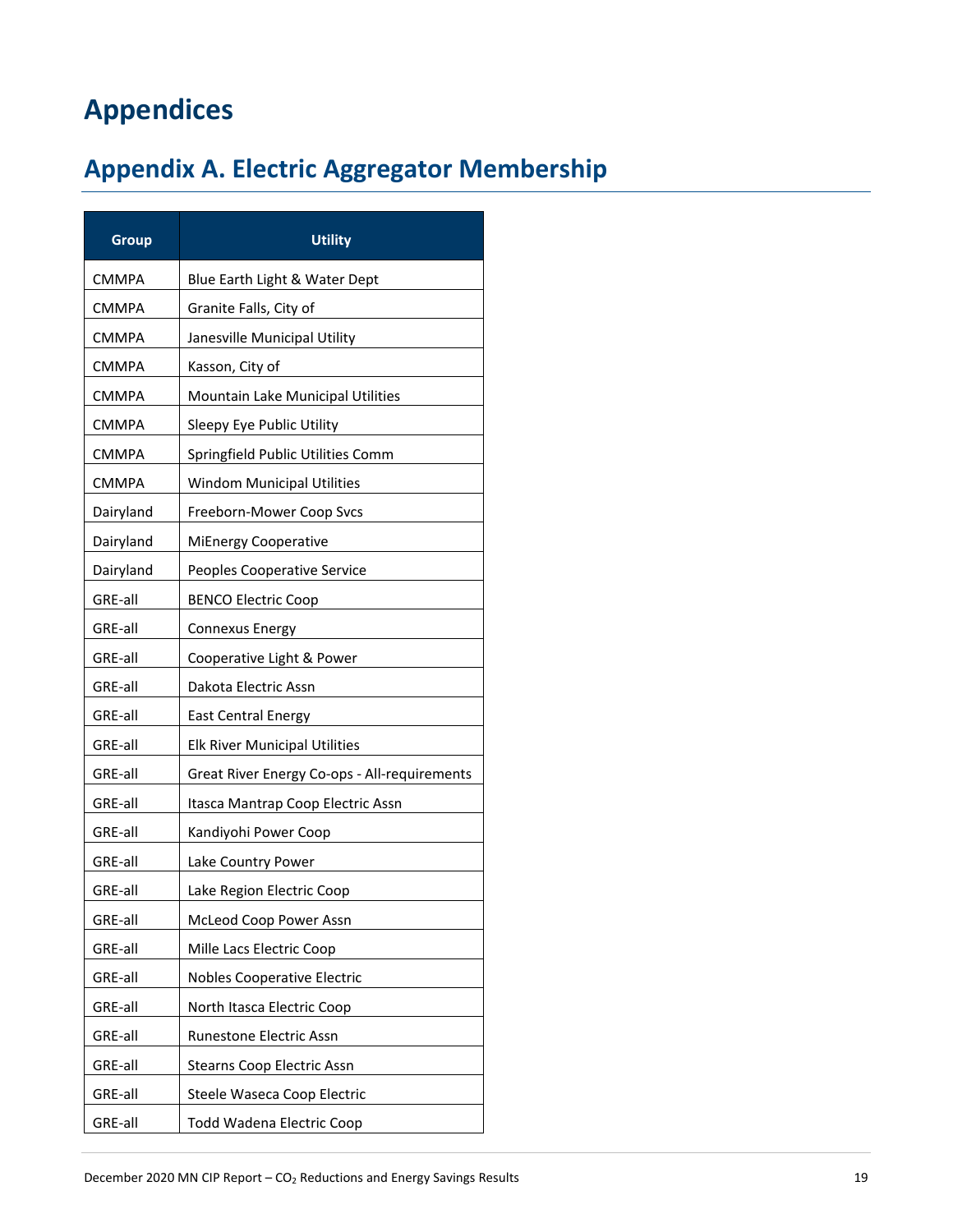| GRE-fixed   | Crow Wing Coop Power & Light, Inc.   |
|-------------|--------------------------------------|
| GRE-fixed   | <b>Federated Rural Electric Assn</b> |
| GRE-fixed   | Great River Energy Co-ops - Fixed    |
| GRE-fixed   | Meeker Coop Light & Power Assn       |
| GRE-fixed   | Minnesota Valley Electric Coop       |
| GRE-fixed   | Wright-Hennepin Coop Electric Assn   |
| Minnkota    | Beltrami Electric Coop, Inc.         |
| Minnkota    | <b>Hawley Public Utilities</b>       |
| Minnkota    | Minnkota Power Coop/NMPA             |
| Minnkota    | North Star Electric Coop             |
| Minnkota    | Roseau Electric Coop                 |
| Minnkota    | Roseau Municipal Water & Light       |
| Minnkota    | Thief River Falls Municipal Utility  |
| Minnkota    | Wild Rice Electric Coop              |
| MMPA        | Arlington, City of                   |
| <b>MMPA</b> | Buffalo, City of                     |
| MMPA        | Le Sueur Municipal Utilities         |
| <b>MMPA</b> | North St Paul, City of               |
| MMPA        | Olivia, City of                      |
| MRES        | Alexandria Light & Power             |
| <b>MRES</b> | <b>Barnesville Municipal Power</b>   |
| <b>MRES</b> | <b>Benson Municipal Utilities</b>    |
| MRES        | Breckenridge Public Utilities        |
| MRES        | Detroit Lakes Public Utility         |
| <b>MRES</b> | Jackson, City of                     |
| <b>MRES</b> | Luverne, City of                     |
| <b>MRES</b> | <b>Marshall Municipal Utilities</b>  |
| <b>MRES</b> | <b>Melrose Public Utilities</b>      |
| <b>MRES</b> | Moorhead Public Service              |
| <b>MRES</b> | Ortonville Light Department          |
| <b>MRES</b> | Sauk Centre Public Utilities         |
| <b>MRES</b> | St. James Municipal Light & Power    |
| <b>MRES</b> | Staples, City of                     |
| <b>MRES</b> | Wadena Light & Water                 |
| <b>MRES</b> | <b>Willmar Municipal Utilities</b>   |
| <b>MRES</b> | Worthington Public Utilities         |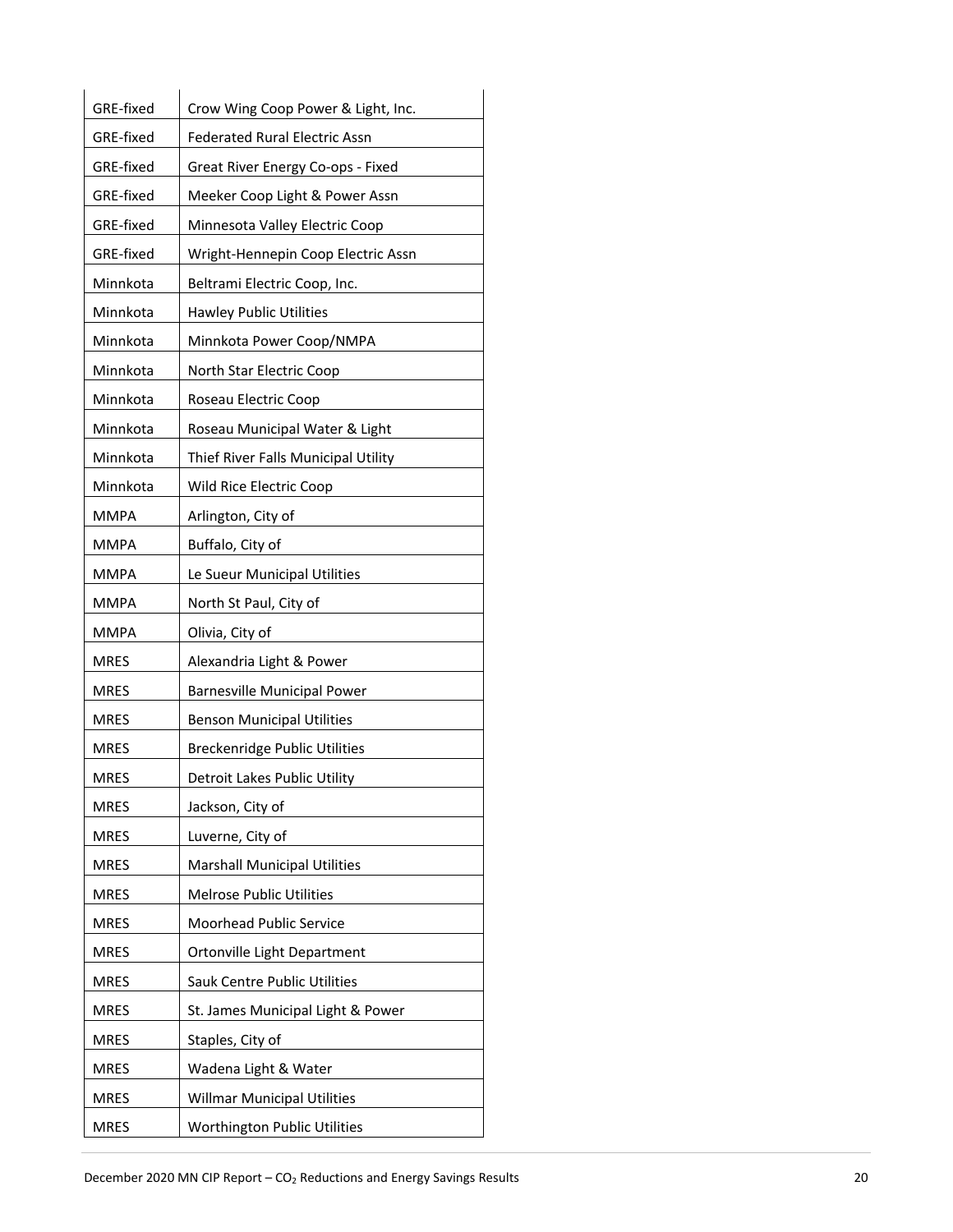| <b>SMMPA</b> | <b>Blooming Prairie Public Utilities</b> |
|--------------|------------------------------------------|
| <b>SMMPA</b> | <b>Fairmont Public Utilities</b>         |
| <b>SMMPA</b> | <b>Grand Marais Public Utilities</b>     |
| <b>SMMPA</b> | Lake City Utility Board                  |
| <b>SMMPA</b> | Litchfield Public Utilities              |
| <b>SMMPA</b> | Mora Municipal Utilities                 |
| <b>SMMPA</b> | New Prague Utilities Commission          |
| <b>SMMPA</b> | North Branch Municipal Water & Light     |
| <b>SMMPA</b> | <b>Princeton Public Utilities</b>        |
| <b>SMMPA</b> | <b>Redwood Falls Public Utilities</b>    |
| <b>SMMPA</b> | Spring Valley Public Utilities Comm      |
| <b>SMMPA</b> | St. Peter Municipal Utilities            |
| <b>SMMPA</b> | Waseca Utility                           |
| <b>SMMPA</b> | <b>Wells Public Utilities</b>            |
| Triad        | <b>Austin Utilities</b>                  |
| Triad        | <b>Owatonna Public Utilities</b>         |
| Triad        | <b>Rochester Public Utilities</b>        |

# <span id="page-20-0"></span>**Appendix B. Gas Aggregator Membership**

| Group | <b>Utility</b>            |
|-------|---------------------------|
| Triad | <b>Austin Utilities</b>   |
| Triad | Owatonna Public Utilities |

# <span id="page-20-1"></span>**Appendix C. 2018 Exempt and Voluntary Utilities**

| <b>Group</b> | <b>Utility</b>                        | Exempt | Voluntary |
|--------------|---------------------------------------|--------|-----------|
| <b>CMMPA</b> | <b>Fairfax Municipal</b>              | x      | x         |
| GRE-all      | Arrowhead Electric Coop, Inc.         | x      | x         |
| GRE-all      | <b>Brown Co Rural Electrical Assn</b> | x      | x         |
| GRE-all      | Goodhue County Coop Electric Assn     | x      | x         |
| GRE-fixed    | Agralite Cooperative                  | x      | x         |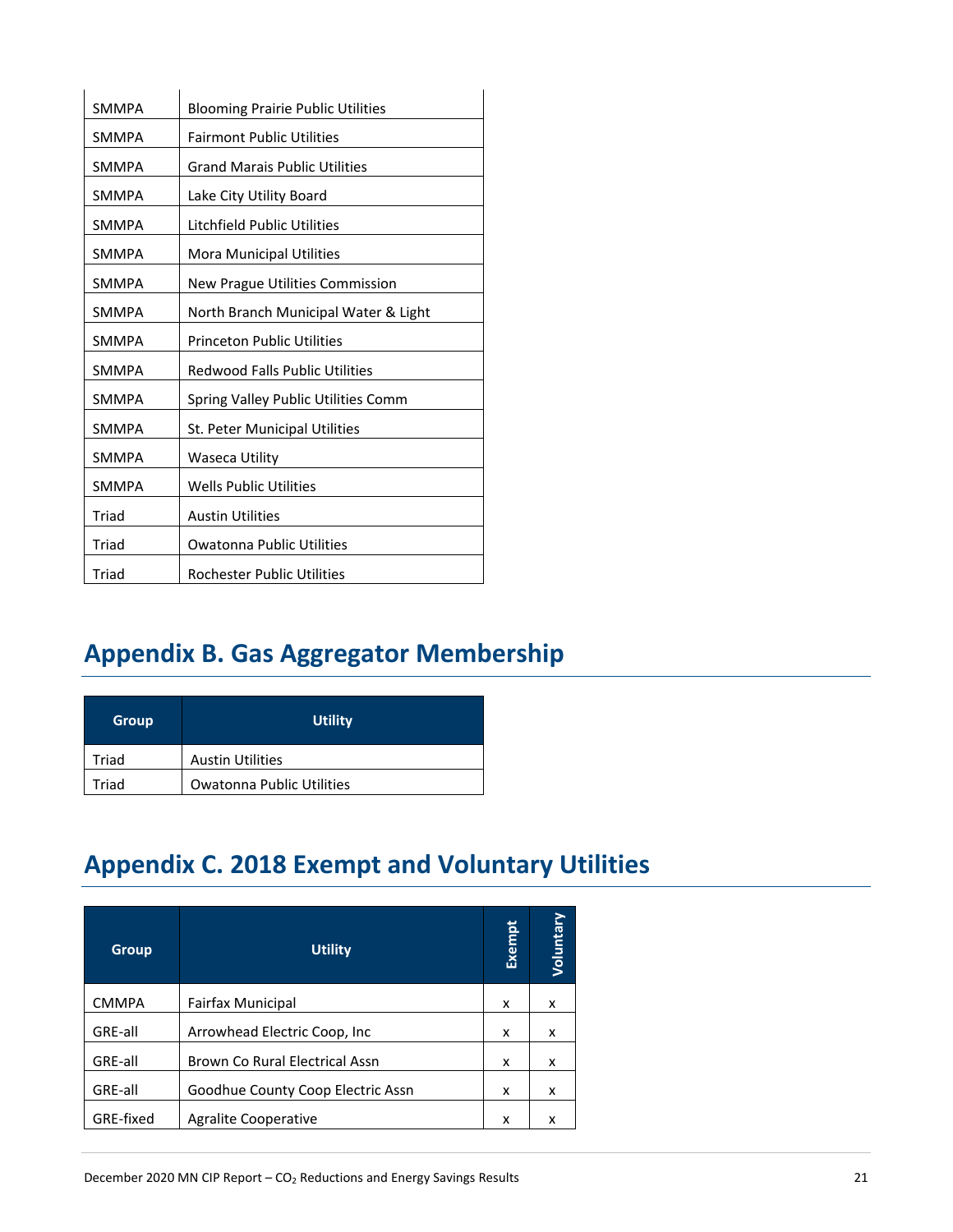| Minnkota    | Alvarado, City of                         | x | x |
|-------------|-------------------------------------------|---|---|
| Minnkota    | <b>Bagley Public Utilities Commission</b> | x | x |
| Minnkota    | Baudette, City of                         | x | x |
| Minnkota    | <b>Fosston Municipal Utilities</b>        | x | x |
| Minnkota    | Warren, City of                           | x | x |
| <b>MMPA</b> | Brownton Municipal Light & Power          | x | x |
| <b>MMPA</b> | Winthrop, City of                         | x | x |
| SMMPA       | <b>Preston Public Utilities</b>           | x | x |
|             | Lake Crystal Municipal Utilities          | x | x |
|             | Nashwauk Public Utilities                 | x | x |
|             | Warroad Municipal Light & Power           | x | x |
|             | <b>Adrian Public Utilities</b>            | x |   |
|             | Alpha, City of                            | x |   |
|             | Bigelow, City of                          | x |   |
|             | <b>Biwabik Public Utilities</b>           | x |   |
|             | Brewster Light & Power, City of           | x |   |
|             | <b>Buhl Public Utilities</b>              | x |   |
|             | Ceylon Public Utilities                   | x |   |
|             | Clearwater Polk Electric Coop             | x |   |
|             | Dundee, City of                           | x |   |
|             | Dunnell, City of                          | x |   |
|             | Eitzen Light and Power                    | x |   |
|             | Elbow Lake Municipal Power                | x |   |
|             | Gilbert Water & Light                     | X |   |
|             | Grove City Electric Dept                  | x |   |
|             | <b>Halstad Municipal Utilities</b>        | x |   |
|             | Harmony, City of                          | x |   |
|             | Henning Electric Dept, City of            | x |   |
|             | Kandiyohi, City of                        | x |   |
|             | Kasota, City of                           | x |   |
|             | Keewatin Public Utilities                 | x |   |
|             | Kenyon Municipal Utilities                | x |   |
|             | Lake Park Public Utilities                | x |   |
|             | Lakefield Municipal Utilities             | x |   |
|             | Lanesboro Public Utility                  | x |   |
|             | Lyon-Lincoln Electric Coop, Inc.          | x |   |